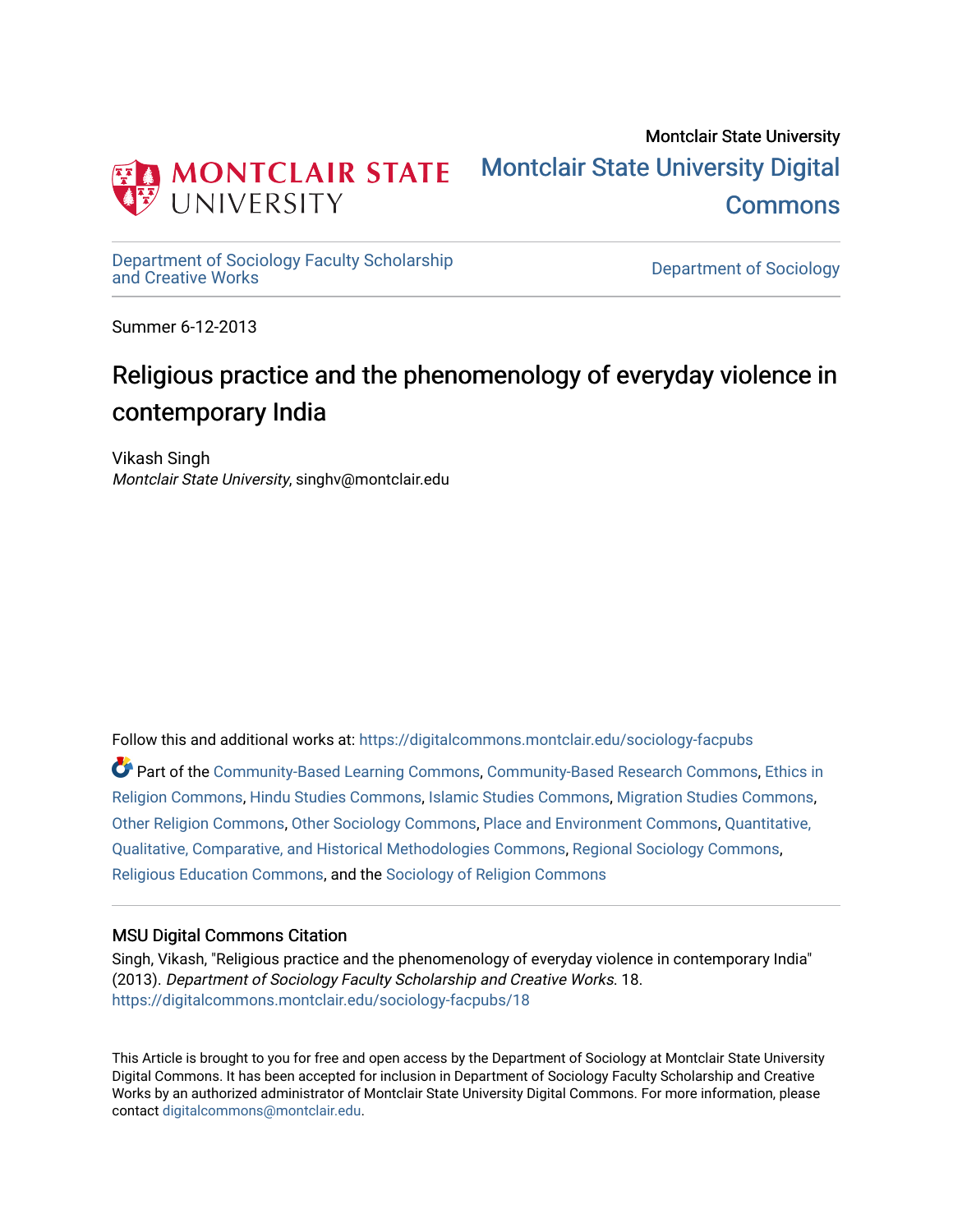Article

# Ethno graphy

# Religious practice and the phenomenology of everyday violence in contemporary India

**Ethnography** 2014, Vol. 15(4) 469–492 (C) The Author(s) 2013 Reprints and permissions: sagepub.co.uk/journalsPermissions.nav DOI: 10.1177/1466138113490606 eth.sagepub.com



Vikash Singh

Montclair State University, USA

#### Abstract

This article focuses on 'dread' in religious practice in contemporary India. It argues that the dread of everyday existence, which is as salient in a biographical temporality as it pervades the phenomenal environment, connects and transfers between religious practices and everyday life in India for the marginalized masses. For such dread, dominant liberal discourses, such as those of the nation, economy, or ego-centric performance, have neither the patience nor the forms to represent, perform, and abreact. Formulated in dialogue with critical theory, phenomenology, and psychoanalytic theory, this article conceives of religious practices in continuum with the economic, social, ethical, and political realms, and the repressions thereof. Focused on a rapidly expanding religious movement in India, it challenges normative discourses of religious practitioners as fundamentalists or reactionaries, and strives to extend the imperatives of recent critical urban ethnography into the domain of religious practice.

#### Keywords

religious practice, everyday violence, dread, ethnography, psychoanalysis, Siva, Hinduism, death drive, phenomenology, pilgrimage

It was a small brick house with a courtyard in the front, which also housed a tiny kitchen; inside, there were two rooms, one after the other. The *devatas* (divinities) were lined against the kitchen wall, six little concrete, house-like structures with tapering roofs set on walls about a foot high. Devatas are usually made in the fields, so we were surprised to see them inside the house. 'We have our devatas here, by us. Our village is far from here', the woman explained. 'They chose the place,

Corresponding author:

Vikash Singh, Assistant Professor of Sociology, Dickson Hall, 308, Sociology, Montclair State University, Montclair, I Normal Ave, NJ 07043, USA. Email: SINGHV@MAIL.MONTCLAIR.EDU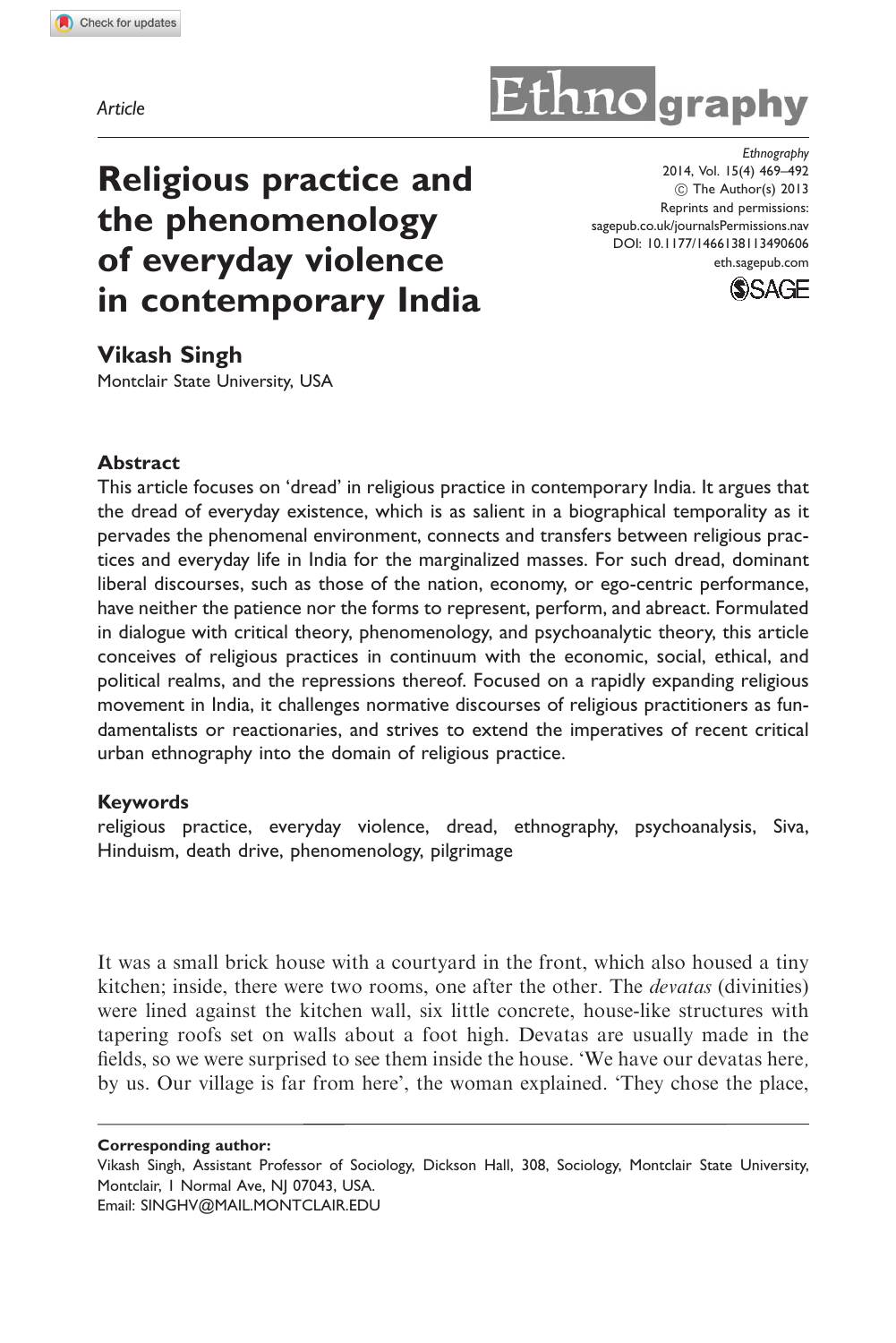wanted to be here.' 'That's fine', I said. 'You should be happy .... They would appear in my dreams.' The devatas were her children who had died either in infancy (two boys and a girl) or did not see light. They were good spirits, dear to the family, the mother, who remained with them in their afterlife.

Usually the devatas are *pitrs*, ancestral spirits. During hard times, when things are frequently going wrong – the crops have been failing, marriages cancelled at the last minute, someone had an accident, too many people are falling sick – the affiliated Brahman family would be consulted to organize a *havana*, a ritual offering of purified butter and other ingredients at a fire altar. The officiating pandita (priest) may divine that a particular ancestor is unappeased, and recommend that the spirit be set up as a devata. The devata would then be made and ceremonially installed at an auspicious time, attended by another *havana*, which would include, after food offerings to the devata, a religious feast for Brahmans, and the distribution of small gifts.

Here, it did not need a Brahman to divine. The mother herself dreamed frequently of her little loved ones whom she had failed to protect, and direly missed. The love and responsibility, the memory, the company could be sustained by having them beside her as part of her daily life. As devatas, they continued to live and participate in the family's life not only by their regular presence before the eyes – they stayed close – but also through venerations on festive occasions. At such times, a diva (a wicker in clarified butter) would be lighted to them, and they would be the first to be served food. At other times, special occasions and feasts would be arranged for their worship. And after the nominal serving, the food would be served to Brahmans. Intermediary to the spiritual world, the Brahman is held in high esteem; this regard, however, is no less based on their own supreme giving status – as receivers of the gift, of consecrated left-overs.

The love of course is not without dread of these spirits, who untimely deprived of life were entitled to, and likely harbored, their grudges. It was important to appease and be kind to them, as much in love as out of fear. Keeping them alive in one's memories, and life, was important to have them benevolently disposed. Such benevolence of the spirits would be propitious. In addition to appeasing the spirits, the bereaved mother when pregnant again also secretly asked for the blessings of Siva, the generous Lord of the world of spirits: 'Bhole Nath, I will bring your Kanwar... May my child be born healthy and survive!' Her husband, who had been bringing kanwars for some years, did not know that when she announced she would be accompanying him this year. She had had two children since, the elder now about 12 years old. 'But you never told me', he had said. 'What is the point of telling till things have actually turned right?', she responded. The traumatized mother was wary of revealing her secret – lest she jinx its fortuitous effect – till she was certain that things had *actually*, and rather unbelievably, turned out right. The possibility of something going awfully wrong, of tragic accidents, she dreaded and had known far too well, was never remote.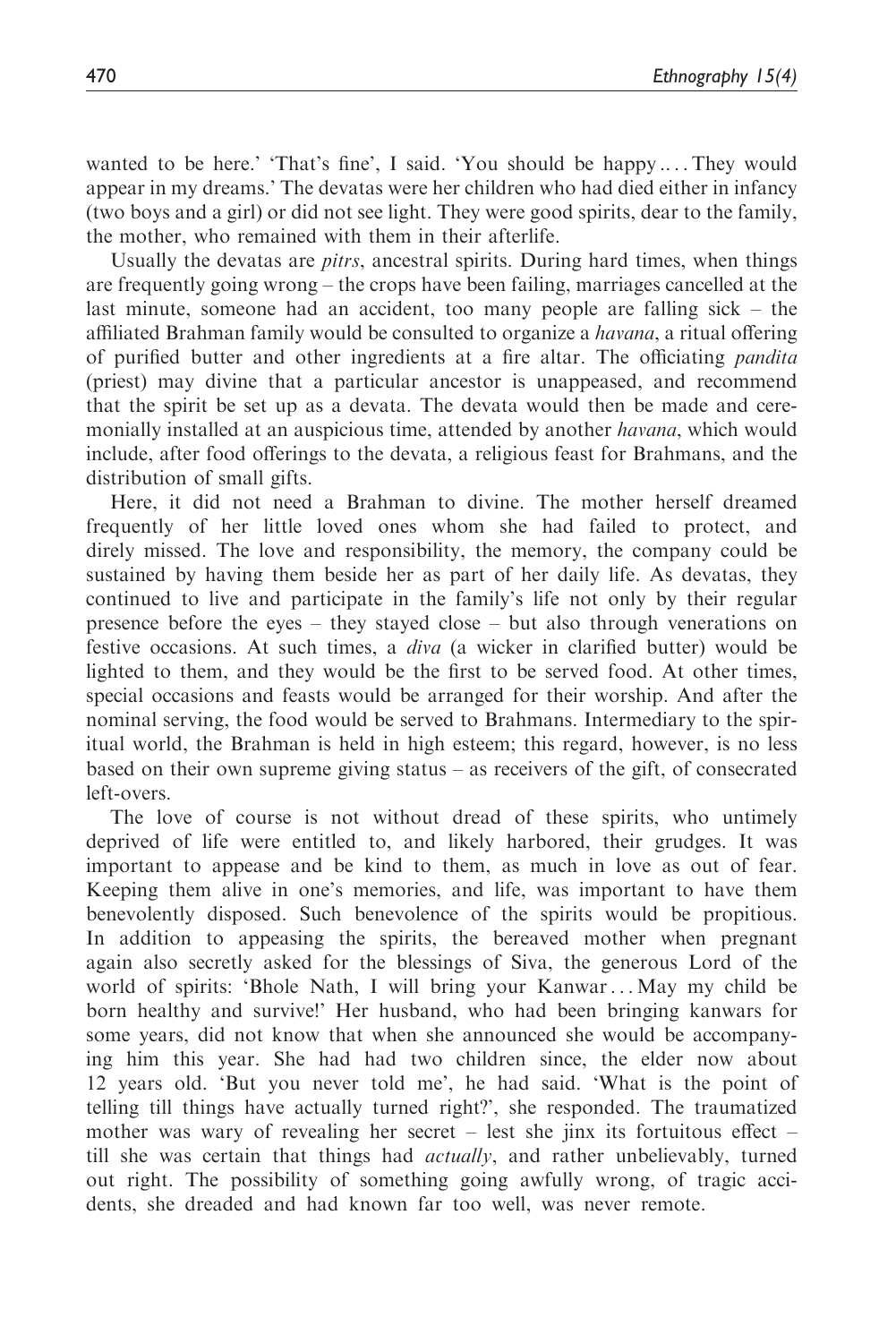#### Discourse, dread, and repression

This article speaks of the phenomenal dread of everyday life in religious practice in contemporary India. In recent years, because of the ethnographic work of scholars such as Scheper-Hughes (1993), Cohen (2000), Auyero (2000), and Wacquant (1999, 2009), there is a growing sociological discourse on the phenomenal excess of violence in the everyday life of marginalized subjects. These ethnographies show subjects trapped in the double bind of neo-liberal structures that simultaneously overwhelm the collective with their undisputed, final, winning ideological representations, and exclude a growing proportion of people as economically and culturally incompetent and dangerous outcastes. 'Even the dead', Benjamin (1968: 255) would say, 'will not be safe from the enemy if he wins. And this enemy has not ceased to be victorious.'

Economic marginalization goes hand-in-hand with discursive or symbolic domination, not only expressly by a statist order, or a global network of neoliberal structures, but also through the normative insinuations of academic representations exhibiting the certitude of objective knowledge, and often functioning in the guise of apparently 'progressive' and 'universal' standards and historical goals (see, e.g., Bourdieu and Wacquant, 1999; Singh, 2011, 2013).The complex, historicized reading of macro-economic structures and policies in the everyday labors, traumas, and performances of the marginalized masses, in the phenomenology of confined life courses and dead-end futures, is a novel and crucial sociological contribution of contemporary urban ethnography (see also Gaines, 1998). However, given the rather hermetic character of academic fields and sub-fields, few of these critical scholarly discourses and empirical choices of urban ethnography have been able to percolate into literature in the sociology of religion. In this article I hope to demonstrate the importance of a sociological approach alert to the continuities of religious, moral, and economic practices, and an embedded analytical orientation that wards off reified subject and object divides.

The narrative focuses in particular on the reflection of the dread of everyday existence, and the precarious performances of social roles and obligations in religious practice. Religious practice here, I show, expresses, performs, represents concerns, anxieties, fears, and images that are repressed in the dominant consciousness occupied by, say, discourses of the nation, economy, work, daily bread, or the media. For some of the most overwhelming experiences, fears, and desires of social and psychic life in dystopian conditions, the mainstream world seems to have no time, no means of accommodation, no sites for registration, no performances. In this article, I hope to show that these realities are often deferred and displaced to, and play out in religious practice.

As these motifs of 'repression', 'displacement', and 'return' would indicate, the following narrative is significantly informed by psychoanalytic theory. Parallels with dream work, the simple economy of the pleasure principle, and repetition compulsion, I found to be powerful themes with a gestalt-like effect that makes coherent and legible the otherwise complexly coded and dissimulated effects and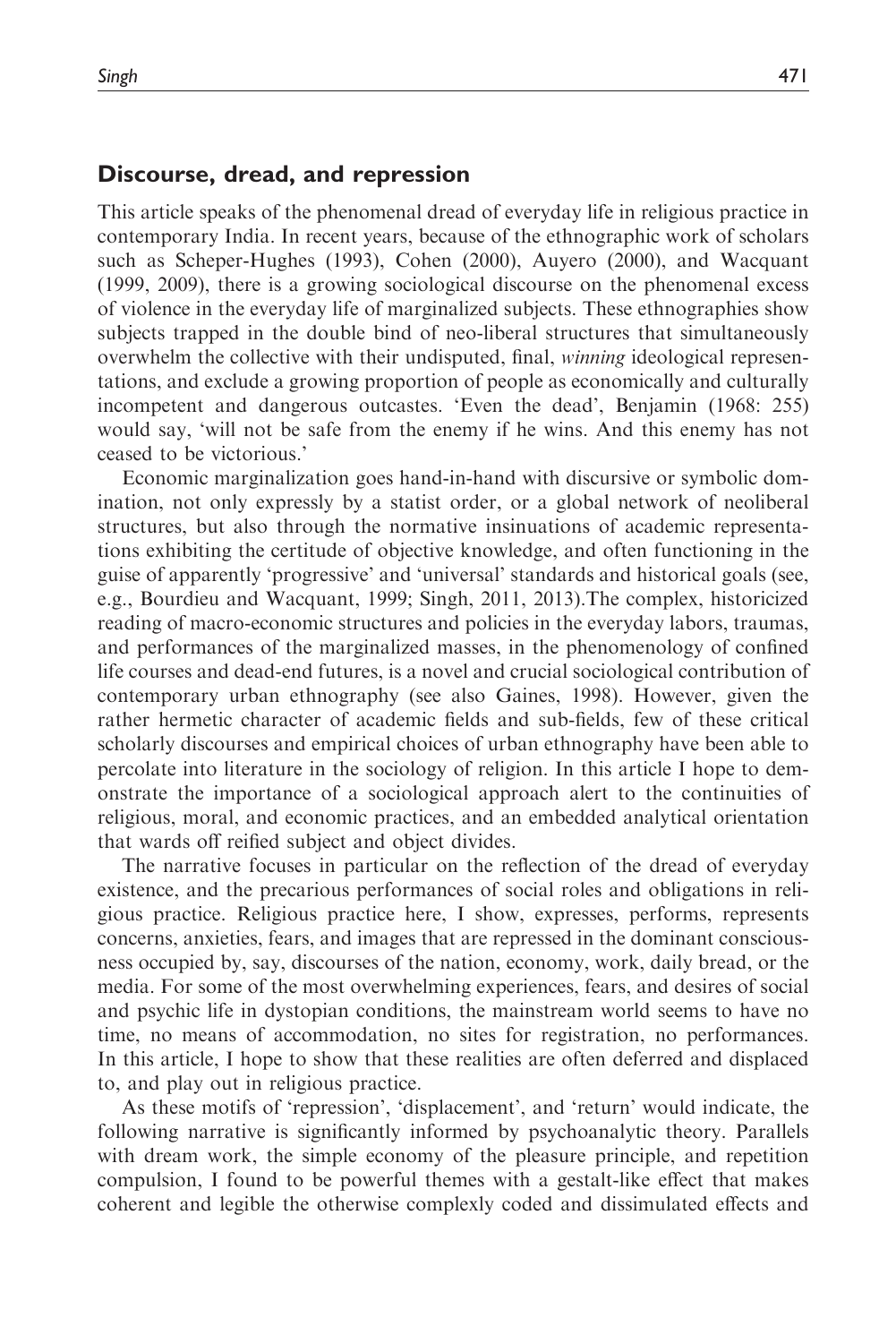compositions of social and religious practices. Such salience of psychoanalytic idioms in the following narrative is, I believe, a direct consequence of the focus here on personal historicity, the profound lived time of the subject, as opposed to historical time with its focus on collectivities – both as events and factors – which is usually privileged in the social sciences (see Heidegger,  $1962$ ).<sup>1</sup>

Furthermore, the empirical human of my research was always already a subject embedded in social relations and obligations. The subject, I found, was a phenomenological entity as situated in a personal historicity with its memories, anticipations, and significant others, as it was a relatively open site perceiving, registering, and responding to a charged sensory environment. Cartesian individuality then would be but one manner of marking boundary in a phenomenological and temporal continuum. It is particularly important to note this since we exist in a time dominated by teletechnology, relentless bombardment by imageries, discourses, and forces, at once remote and instant, expertly coded to capture and manipulate attention, bodies, and affects (Clough, 2008; Singh, 2012). One may think of such subjectivity as suspended between the subject of contemporary affect theory with its conceptual antecedents in the monism of Spinoza and Deleuze on one end (see Clough, 2008), and the temporality of Being-in-the-world in Heidegger's (1962) existential phenomenology on the other (Singh, 2011).

#### Practices and discourses – novel and ritual

The empirical focus of the article is an exponentially growing religious movement in north India, called the Kanwar, in which participants carry water from the river Ganga for libations on sivalingas, generally in their villages and towns.<sup>2</sup> In the process, Kanwarias, as the participants are called, often walk up to several hundred miles, ritually carrying the sacred water in the form of the kanwar, a contraption<br>from which the phenomenon derives its name. It normally includes a stick with from which the phenomenon derives its name. It normally includes a stick with water containers on both sides, carried on one shoulder. The water is usually collected in Hardwar, the renowned Hindu religious city at the banks of the Ganga, where it emerges out of the Himalayas into the plains. In a small proportion of cases, participants go so far as to collect the water in Gangotri or Gaumukh, the glacial origins of the river in the upper Himalayas. The libations are commonly performed on the day of the new moon in the month of Sravana, about July– August, in the Hindu lunar calendar; in some cases, however, the festival continues throughout Sravana. The festival is dedicated to Siva, also called 'Bhola' [Simple One], 'Bhole Nath' [The Simple Lord], or 'Bhole Baba' [Simple Father/ Grandfather]; the participant in turn is hailed as a 'bhola' [simpleton], and in the plural and vocative, bhole! From an indistinct, scattered event till the early 1980s, the Kanwar has grown into India's largest annual religious event, involving more than 12 million participants in 2011 (see Singh, 2011, 2013; Lochtefeld, 2010).

Most participants cover the journey either in flip-flops or barefoot; and many aggravate their travail by pledging, for instance, to a variation called the Khari [Standing] Kanwar, which warrants that the apparatus will not be dismounted off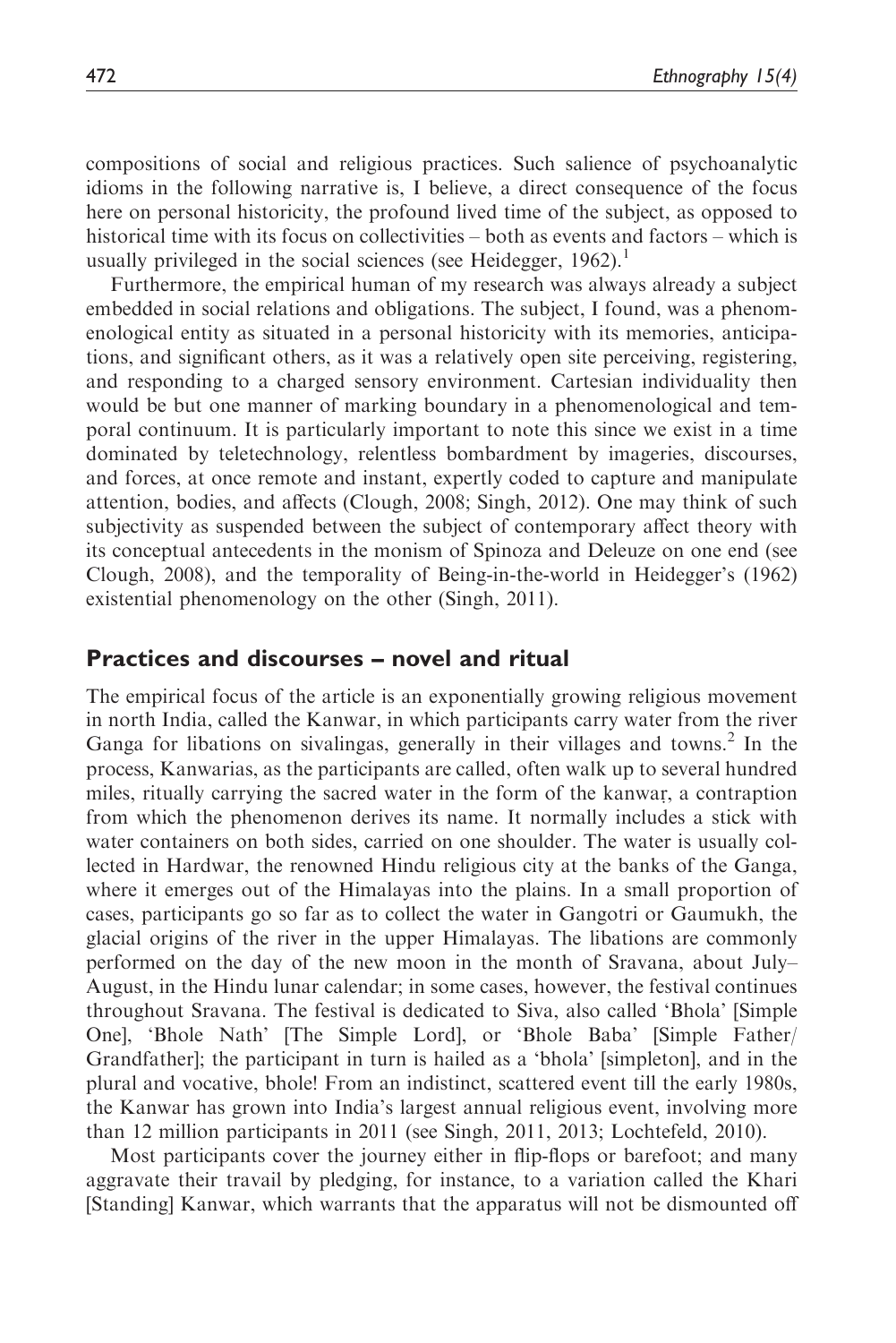Singh 473

human shoulders through the length of the journey, or, in another called the Dandavata [Prostrate] Kanwar, by covering a portion of the journey measuring the length of their bodies on the ground. While liquor consumption is taboo, a good number of participants are under the effect of cannabis products, called bhang or sulfa, which are regarded as items Siva himself relishes.

In South Asian studies, the growing pull of religion, as reflected in the Kanwar, for example, is usually conceptualized in the idiom of 'religious nationalism'. This is a revised version of the religious fundamentalism thesis, and incorporates a historical 'postcolonial' dimension, along with Anderson's (2006) structuralist proposition of the nation as an arbitrary and imagined historical community (see Hansen, 1999). This is an important thesis, which corresponds with political reality in India. Hindu religious nationalism with its powerful cathexis around colonial and historical injuries, real or imaginary, has indeed attempted to assert itself through an exclusionary, retrogressive, and often violent figure of cultural essence with obvious affinities with European fascism (see Ghassem-Fachandi, 2012; Jaffrelot, 2010). However, to reduce Kanwar participants – millions of mostly young adults or adolescents from poor or lower middle-class backgrounds, taking to the road for hundreds of miles with evident pain, suffering, and anxiety, often bound by vows and commitments to their loved ones – into fanatic 'nationalists' or 'fundamentalists' would be an inconsiderate epistemological gambit.

I have shown elsewhere that in conditions where more than 90 percent of workers are informally employed, with few employment, social, and health safeguards, the Kanwar practices provide participants with another, voluntary, and accessible field to demonstrate and practice their talents, moral sincerity, and determination (Singh, 2011, 2013). Religious practice here is simultaneously a way of performing to, and performing against, a totalizing neo-liberal social ethic and structure.

This article takes a different turn. Here I wish to demonstrate an existentiality suspended between desire, on one hand, and dread, on the other, which transfers between, and relates these religious practices to the participants' everyday phenomenal conditions. Such suspension between desire and dread is as active and evident in a biographical temporality as in the seamless phenomenal exposures through which the majority of people navigate everyday life in contemporary India. This proximity of desire and dread is expressed in the many repetitions of the Kanwar, and in an almost obsessive compulsiveness that characterizes the performative constitution of the phenomenon (see Freud, 1958, 1959). The obsessiveness demonstrates a fear of Siva or Bhole Baba, the Supreme Master; it simultaneously betrays a compulsion to please (though also to renounce) worldly forces, masters that seem to arbitrarily decide fates in the world (see Lacan, 2007). This complex phenomenality, I argue, finds a perfect adumbration in the figure of Siva, the dreadful God who exemplifies the destructive principle, but who is also the most generous. In modern theory, this is best seen in Freud's (1959) exquisite articulation of repetition compulsion and the death drive. I will thus argue that the pilgrimage in its departures and returns, in its mortifying practices, is as much a renunciation of the world as a return to it.<sup>3</sup> It assists in performatively mastering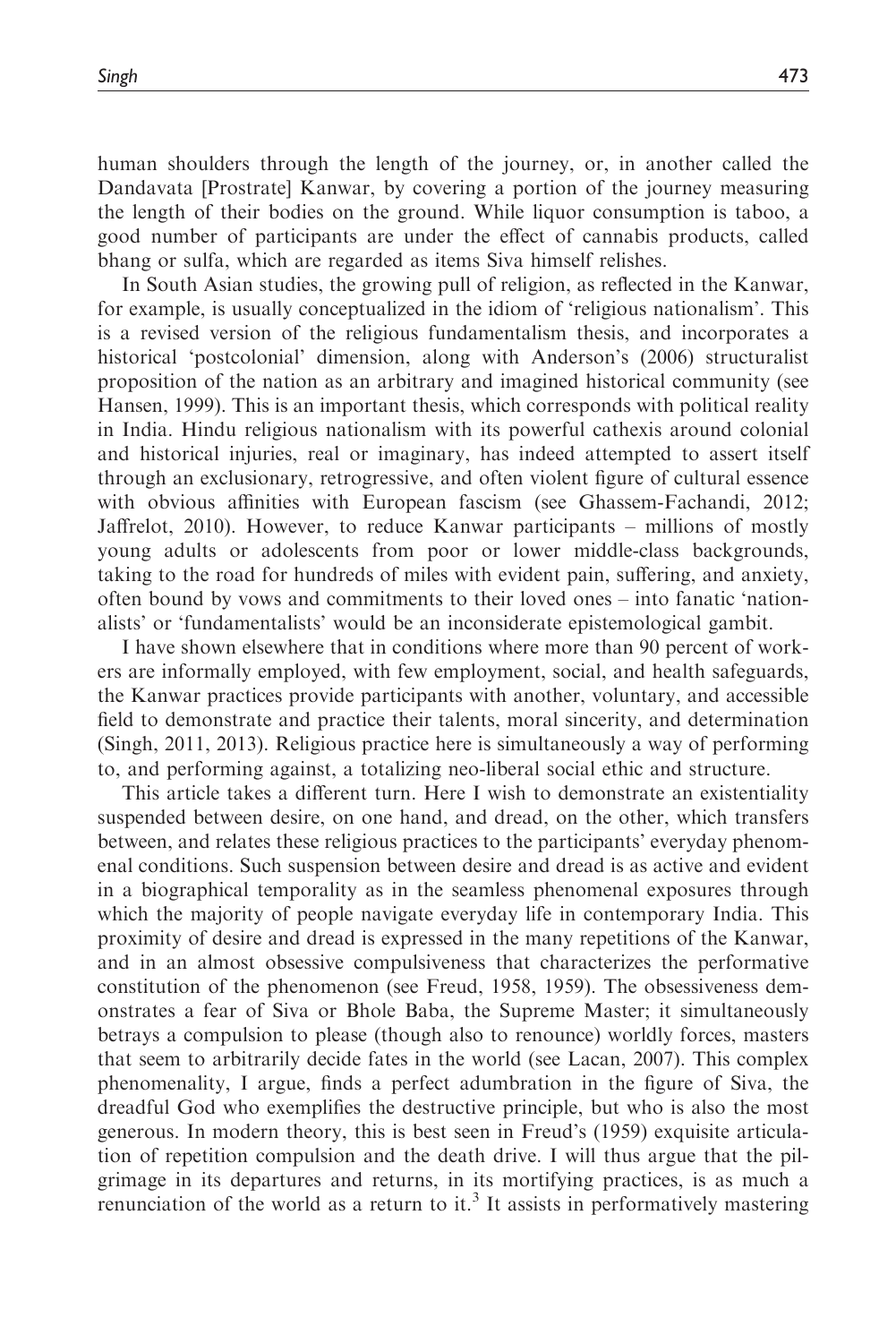the otherwise repressed dreadfulness of everyday life – in an absolute, chosen, yet bounded field.

Such evidence of religious practice as simultaneously participating in, and negating, worldly obligations complicates both the common conception of religion as a form of flight from the world (specifically in the case of 'Eastern' religions), and the common divide between the renouncer and the householder, which has been a persistent motif in the sociology of Indian society (Weber, 1946; Dumont, 1970). My relational findings also preclude ethnological essentialism, which would invent an 'ethno-sociology' to characterize Indians as 'dividuals' related through transactions of 'substance-codes', as opposed to Western 'individuals' (cf. Cohen, 2000).

My findings are based on a year of fieldwork spread over three pilgrimages, and multiple visits in between. The fieldwork included 60 in-depth interviews, extensive interactions with participants in pockets of a town, and an adjacent village, both about a hundred miles away from Hardwar, and ethnographic observations in Hardwar, while visiting shrines in the vicinity, and at transit camps. In 2011, I participated in the journey, walking a distance of about a hundred miles between Hardwar and Pura Mahadeva, an important Siva temple in the state of Uttar Pradesh. I covered the journey along with a companion and, in stretches, as part of larger groups. I also did content analysis of religious hymns, popular religious stories, devotional songs, news reports, pamphlets, and commercial videos. The following narrative veers between interview accounts and participant observation during the pilgrimage as well as everyday interactions.

#### Dread and mortification

'''I will have to do it, mother... if I don't who else will ... otherwise, He [Siva] will keep on breaking (khandita) our lives" said my younger son', the old woman recollected. It had been more than a decade since his elder brother, sitting beside his four-year-old almost fully paralyzed child in the hospital, had pleaded for the recovery of his child.

He could not speak; could not lift his hands, nor legs, nothing was left, had even gone blind ... 'Hey Sivaji [said the father] I will bring your kanwar on my shoulders and offer you jal [holy water] not from Hardwar but from Gaumukh itself ... but at least improve him such that he can talk to us, that he can drink and eat on his own.

Her grandchild was now 18; 'so clever', continued the woman, now full of pride. 'One of his legs is sure affected, but he runs a shop and is very smart in his studies.' A Kanwar from Hardwar, however, was one thing; from Gaumukh, another 170 miles, at the roof of the Himalayas, quite another. Before he could find a companion to pull off the journey with him, the father himself died, from 'paralysis and heart attack'. The onus shifted to the younger brother who also, despite some pilgrimages from Hardwar, found it hard to gather the courage and find a companion for the trip from Gaumukh. 'Some time ago', she continued,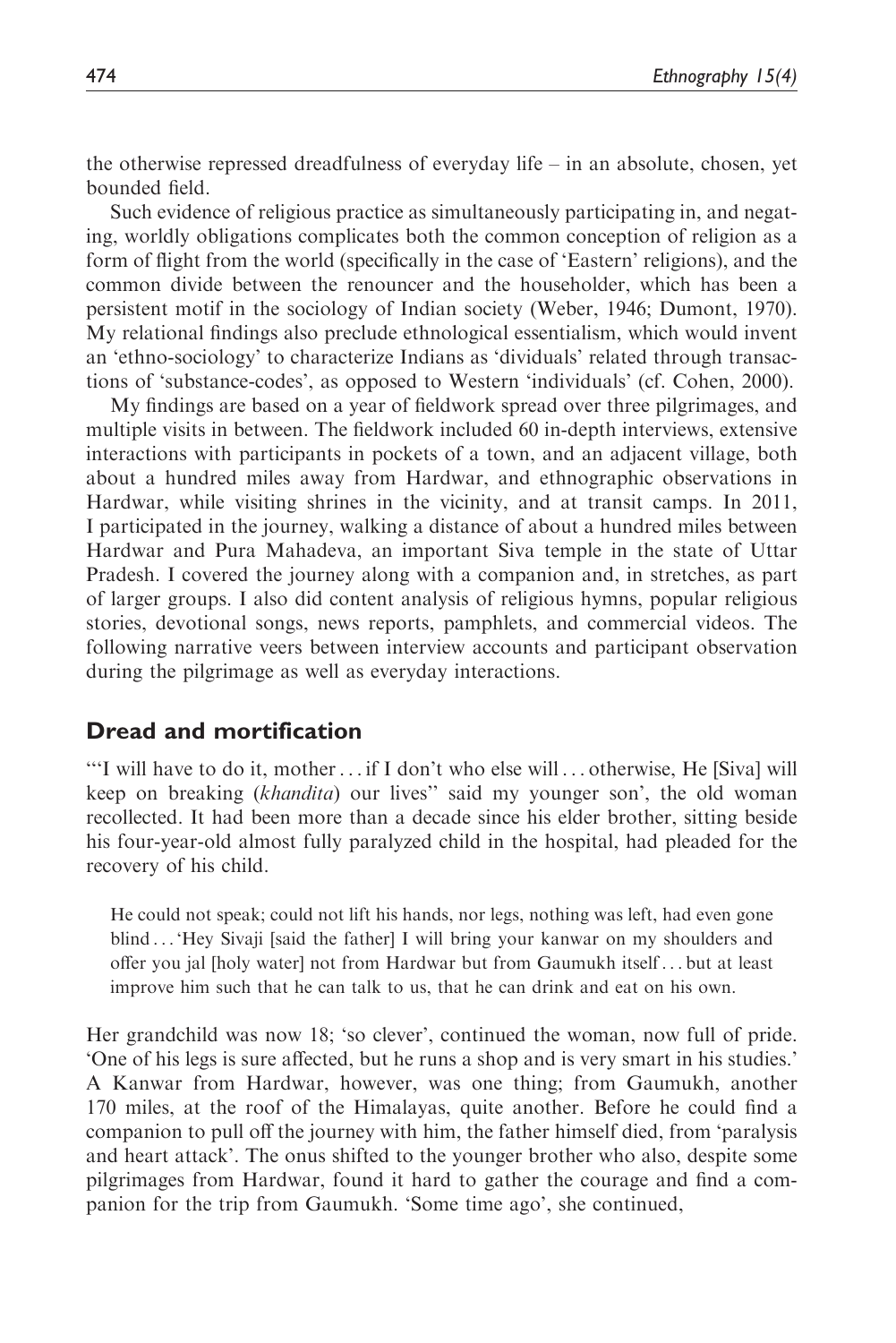three of my buffaloes, all of them very vigorous and healthy, died within a year. ... We could not believe it ...I had not been for the pilgrimage for some years. 'Bhole Nath', I pleaded [in grief] 'don't test me so much! I have not forgotten you.'

They stopped rearing cattle after that, and over the next two years the younger brother – the boy's uncle – brought the Kanwar from Gaumukh twice to fulfill his expired elder brother's promise. The possibility of God's displeasure was too much to take for a family that counted on His beneficent disposition. 'We cannot even live without Him', she said, her voice turning soft and heavy. Most of the other years she had gone for the Kanwar as well as to other religious centers with only the wish of the well-being of her loved ones, and seeking peace and welfare in general.

If it is out of dread that the actor seems to frequently seek the assistance of Bhole Baba, the demands of the Baba are to be feared no less. As we sat on a parapet by the canal we decided to suspend the kanwars by the parapet itself, seeing no other place. In the process, several caveats were exchanged. 'The two sides of the kanwar are not balanced', one observed. Another said: 'Make sure that the kanwar [any part of it] does not pass over someone else's... that they are all evenly set.' Yet another advised, with fear of a part of the kanwar touching the ground: 'Your kanwar hangs low. Why not try the tree there?' At every step, there was an obsessive anxiety to abide by every scruple, to repetitively ensure the ritual appropriateness of every action, the symmetry of every alignment. The violation or failure of every stricture carried the final threat of the fragmentation, the failure (khandita) of the pilgrimage, the offering itself. When lifting the kanwar, it had to be borne on the right shoulder, and could be moved to the other shoulder only around the back, never in front or above the head; and, as far as possible, with the containers evenly balanced. No animal or person could be allowed to pass under it. The ritual cleanliness of the bearer was equally significant. The pilgrim had to wash herself, including the clothes she had worn, not only in the morning and after defecation, but after every meal in which solid food had been consumed. A compulsive quality may also be seen in the necessity of immersing the whole kanwar in the river, after the vessels are filled; or in the pilgrims who traverse the distance to the shrines, repetitively measuring their bodies' length on the ground. Likewise, it is critical that the pilgrimage is repeated; the pilgrimage is made in pairs, or you can make sets of five or seven if avowed in such a form. And although not all stick to this imperative, all Kanwars in one set should be repeated using the same beam. The series of abstinences, behavioral and dietary, to be repeated by the family, at home, further emphasize the compulsive quality of the ritual.

The word 'khandita' – breaking down, fragmentation, disintegration – invoked in reference to existence earlier is also precisely the word that is used for the Kanwar if it can't be completed, if it is breached. It disintegrates. The precarious carrying of the water is the precarious carrying on of life itself ... its breaking down, a sign of impending disaster. The obsessional character is toned by one's abject conditions. The desperate expectations from the symbolic order are correlatives of precarious social conditions. The expectation of demand from the symbolic order – in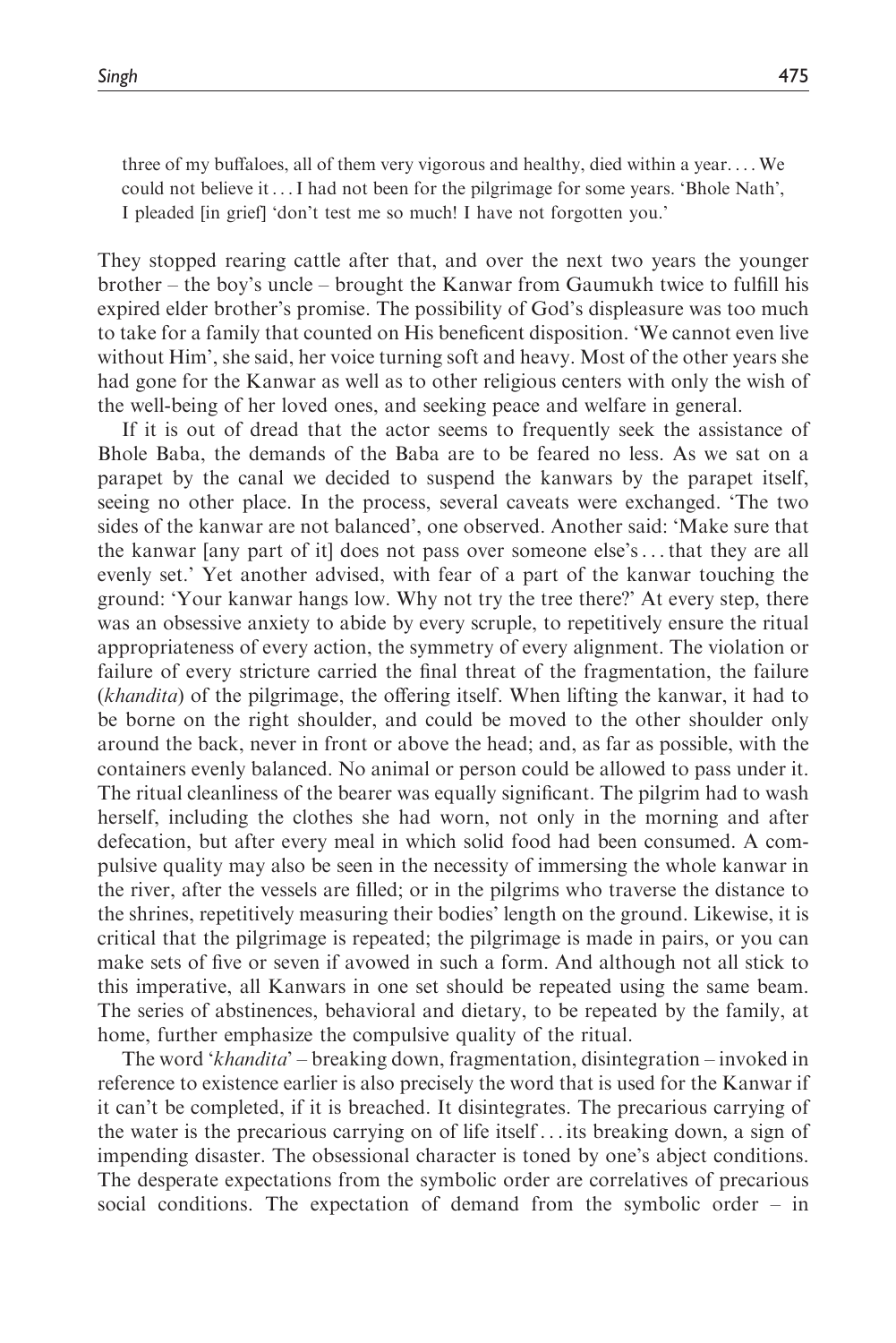conditions of mass unemployment or underemployment, one must keep in mind – the anxiety that attends, anticipates every demand which the subject promises to unconditionally meet, as it were – for the most trivial looking of them may potentially, like a hidden trick, like an omen, make or ruin everything – constitutes itself in reference to the precariousness of circumstances. That is, in reference to a phenomenology saturated with daily, foreboding exposure to disease, poverty, misfortune, death, humiliation: a neighbor consumed by tuberculosis; a gruesome accident on the road yesterday; a child who barely escaped being run over by a speeding motorcycle; the friend complaining her kidney was removed by the doctor, a crook, on the basis of a false diagnosis; the crowded clinics filled with rude staff and authoritarian physicians; word of a young relative who burnt himself to death; the anxiety over a child who is frequently sick and doesn't seem to be growing; a drunken man drowned in the open sewage line in the neighborhood this evening; the agonizing humiliation of someone (or oneself) pulling a rickshaw being slapped by a policeman. 'If the obsessional mortifies himself', says Lacan with characteristic insightfulness, 'it is because ... he binds himself to his ego, which bears within itself dispossession and imaginary death' (1988: 268). Butler in her paraphrasis of Hegel is equally to the point, 'Although devotion appears to be a form of selfimmersion, it is also a continuation of self-beratement as self-mortification .... The sanctification of abjection takes place through rituals of fasting and mortification' (1997: 47).

The anxiety of following every diktat, almost to the extent of inventing new scruples – since there are scarcely any canonical texts – is part of the performative construction of the pilgrimage. And insofar as the performances, the desires here, are tied to one's performances in the world, it reflects the compulsive anxiety to ward off every possibility of infringement, every untoward event, every threat to fortuitous possibilities, to the desired object – which is often just for life to keep to its ordinary course.

Bimala, another of my respondents, likewise tied recent misfortunes with the consequences of not meeting a promise, when a deity warned her in her dream, days before people were leaving for the pilgrimage:

It is a man, he comes from the direction of the pond to stop at the doorway, next to my cot. 'People make pronouncements, and then don't fulfill them', he says. 'What did we commit?', I ask him. 'Didn't he vow a Kanwar?' he answers back, referring to my husband. 'Did you bring it? Did you have it brought? Isn't that why your home is in ruins?' 'I will have it brought', I say, 'this time ... will that be okay?' 'It is up to you', he replies, 'bring it if you wish, forget it if you don't want to'. I do not know who he was... must have been one of our devatas warning us.

Others sitting with us concurred: 'It is a devata's call; some devata warned you.' The family had been forced to move from Delhi to this small town in Uttar Pradesh after her husband died a year ago. He died from a wound on a foot struck by a brick during construction work. The wound had festered when he kept working in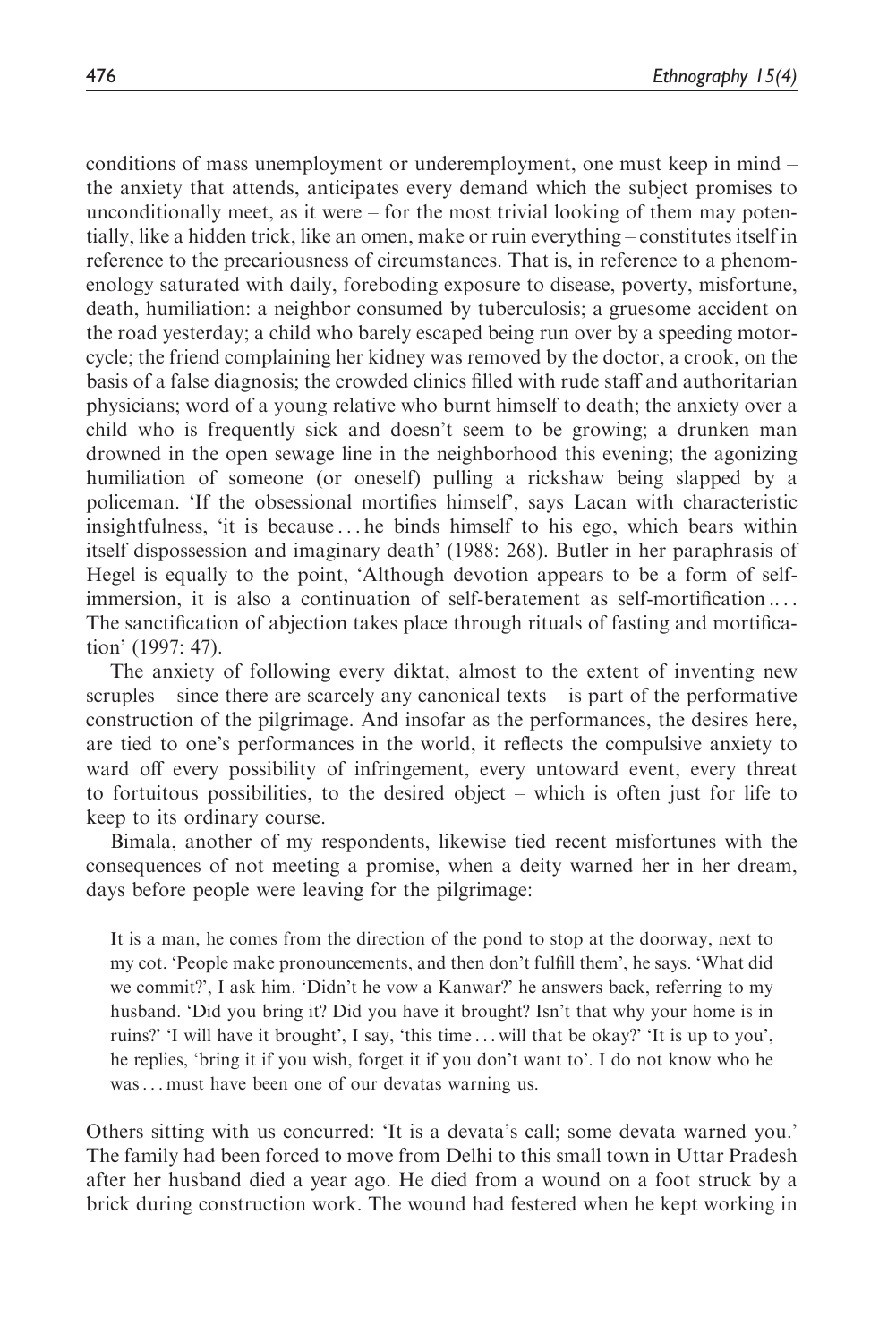a paddy field despite the injury and, 'according to the doctor', because of his heavy drinking which undercut the effect of the medicines. 'I am willing to die', he is said to have insisted, 'but I won't abstain from liquor'. Earlier, the elder son had absconded after a tiff in the family (probably over the father's drinking), following which the father had vowed he would have him bring a Khari Kanwar after his return. The young man did return for a while but left again; and when his wife asked him to bring the Kanwar in lieu of the son, the man was evasive.

The rebuke in the dream alarmed Bimala, who immediately began consultations next morning. 'You will have to bring the Kanwar in his place', people said. 'Take the younger son with you, and have him lift the kanwar on his brother's name.' Without a penny at home, she nevertheless quickly arranged a loan and made the necessary arrangements. And, although she faced a lot of problems in the journey because of intense chafing between the thighs, as we will see, together the two successfully brought the Khari Kanwar in the others' names. The pair would be<br>completed next year. 'But whenever the elder one returns'. Bimala insists. 'I will completed next year. 'But whenever the elder one returns', Bimala insists, 'I will have him do a pair too... even if I have to pay the expenses myself.'

We can see here that the pilgrimage has to be completed, whether the wish is fulfilled or not – say, fulfilled only partially, nominally. And, whether it is completed by the vower or a subject assigned through a series of substitutions – the parent calling in the child's name, the wife replacing the husband, one sibling filling in for another. It was the compulsion to keep the faintest word to the deity, the smallest hint of a pact. Although some may categorically say, 'I will make the pilgrimage when X happens', in most cases, the anxiety is such that the pilgrimage needs to be completed in any case. The smallest trace of fulfillment has to be seen as a sign of His beneficence; beneficence one feels compelled to construct, read, instead of denying. But coupled here, one must also see the play of desire. There is an attractive force to the pilgrimage, as the occasion, the season descends. As one of my respondents put it: 'There is a joy that takes over my heart at the time, making my hair stand on end and tears well up in the eyes.' The dream here thus also manifests a desire to go on the pilgrimage, merged with the desire for the vow to actually come true, for felicitous conditions at home.<sup>4</sup> As the head of the family, Bimala was now making her own decisions, and also assuming expanded responsibilities for mentoring her wards.

#### Desire and the dreadful God

The desires, whether for the many joys and pains of the pilgrimage, or domestic felicity, or the company of an absconding child, or general peace and well-being ('Baba, grace everyone with your benevolence') are merged with dread, the fear of an otherwise. Such collapse of desire and dread into a singularity, two sides of the same phenomenon, finds a perfect adumbration in Siva, his complex character, and the bountiful, timeless mythology surrounding Siva, Sati/Parvati, and the Ganga (see also Obeyesekere, 1981). On one hand, of course, Siva is the destructive principle itself: garlanded with bones and skulls, smeared in ash from funeral pyres,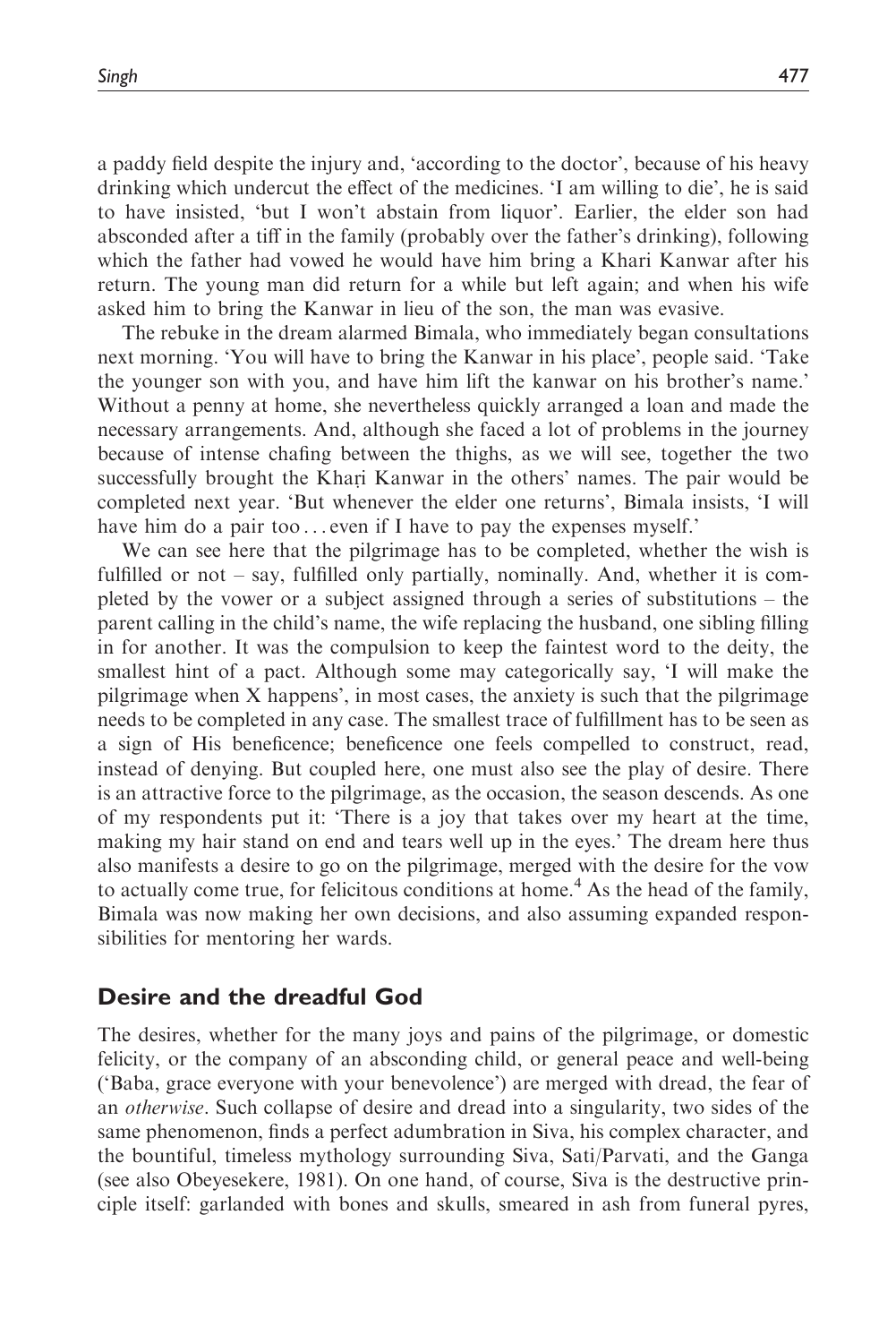drinking *bhang* from skulls with rotting flesh, his dreadlocks filled with snakes, throat blue from deadly venom, and in the middle of his forehead, the all-consuming, grotesque third eye, which once burned Kama, the god of desire, to ashes (see Coomaraswamy, 2011). Thus, for example, once 'Brahma said to Rudra, ''Siva, lord of Sati, perform creation", but Rudra said, "I will not perform creation. Do it yourself, and let me destroy. I will become Sthanu [the pillar, an ascetic]''' (Skanda Purana, cited in O'Flaherty, 1981: 137–8). Surrounded by ghosts and goblins, this drunken, necrophiliac ascetic is, in his own words meant to dissuade Sati who desired him, an 'ugly naked beggar who makes his home in the burning ground, who smears his body with ashes taken from burned corpses' (Siva Purana and Matsya Purana cited in Handelman and Shulman, 1997: 160).

On the other hand, however, this Kapalika (skull-bearer), Bhasmabhuta (Made of Ashes), Vamadeva (the crooked God) is also Bhola, the Simple One or the Fool, and Asutosa, who is easily pleased; he is the most generous, and the greatest renouncer. Siva fulfills everyone's wishes. Such descriptions of Bhola – and, by extension, of the devotee, the bhola – are very frequently cited, for example in the following excerpts from popular material on the pilgrimage:

Lord of the three realms... Yourself a seeker of alms... Settler of the universe ... You live in the wilderness... (Siva Upasana, n.d.: 38–9)

To Indra you gave all wealth ...

Nectar you gave to the gods, keeping the poison to yourself ...

To Bhagiratha you gave the Ganga, for everyone to bathe ...

Lanka you gave to Ravana ...

To Rama you gave the bow and arrows, to Hanumana, the Lord ...

Yourself you remain in drunken ecstasy, drinking bhang from a skull.

 $(Bol\ Bhole \dots n.d.: 3)$ 

And, at the same time, Siva – the phallic god usually worshipped in his iconic form with the *lingam* placed in the *yoni* – is Desire, Kama itself; his dreadful countenance also makes him most desirable to Sati as well as to countless other women (see O'Flaherty, 1981). And, in later Tantric editions, Siva as Bhairava is but the lesser deity, the consort who resides by Sakti at every Pitha (Seat) (see also Sax, 2009). In a widespread practice, young unmarried women worship the sivalinga every Monday with offerings of milk and often requesting desired characteristics in their future husbands. Generous as he is, Siva – who is also Ardhanarisvara, the god who is half woman – understands and disposes desire. He is, at the same time, the supreme ascetic, and a householder; the power of his tapas (meditative energy) such that even marriage and cohabitation cannot affect his ascetic potent, and Siva remains a brahmacarin (celibate) despite marriage. Siva is the greatest of yogis (ascetics) and an equally great bhogin (hedonist) and the two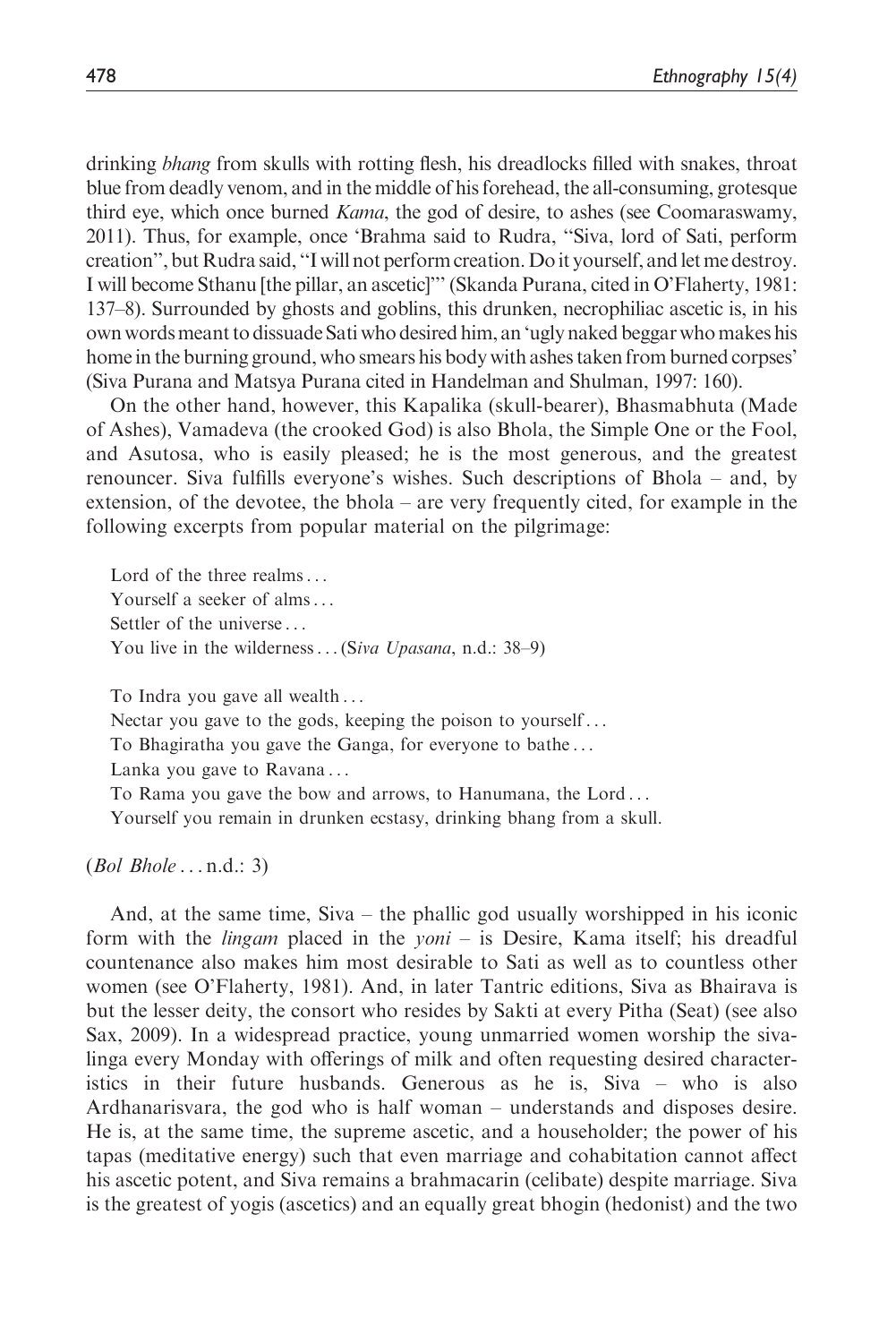affects are often merged in the existential aesthetic, the ethic he epitomizes.<sup>5</sup> The dread that binds the subject to the security promised by the deity also repeats itself in the religious performance.

## The sudden invitation: The case for visiting the God

'You cannot go on the pilgrimage unless He calls you.' This refrain echoed by almost every participant, and even by those who have never been able to make the journey, succinctly expresses the peculiar dialogical character of the performance. The expression is common to most north Indian pilgrimages, although particularly salient in the context of the Himalayan goddess, Vaisno Devi. In one popular, and widely filmed, rendition: 'Chalo Bulavaaya hai; Mata ne Bulaya hai' [Let us go, an invitation has arrived; the Mother has called]. The expression reckons a return to the mother – now the divine Mother – the time of her authority, and the care, protection, and endearment her presence promises (see Erndl, 1993). She would both give ear to one's agony and grant wishes. The figure of 'invitation' is often characterized by specific existential references, shared by both the goddess pilgrimages and the Kanwar. The invitation is the paramount condition for the pilgrimage – *unless* He invites, the journey cannot materialize, by any means; but *if* He calls, it will take place despite any number of obstacles. 'No one can go just like that, whatever offering you may announce, but when He calls', said Amma, another of my respondents, forcefully emphasizing, 'you go automatically... Only then can you raise a step.' And it was in reference to the same force of the call that Bimala had recounted the dream which had sent her on the pilgrimage. 'We simply did not have the wherewithal for the journey till the last minute, it was totally out of question; and then I had this dream .... '.

Things happen at the last minute. It is a last moment swell that sends one on the journey, an impulse that breaks out of normative concerns – financial restraints, calm reasoning, the many expenditures of the adventure. Suddenly, in the manner of the immediacy of a call, desire holds sway; although of course in correspondence with the desires of so many others. Yet the 'invitation' also has the added resonance of its specificity, of being God's elect, the recipient of divine grace and therefore felicitous, blessed – 'Everything is fine, God has been generous.'<sup>6</sup> The call has to be followed, literally, by a visit. And, almost every visit, whether to the goddess or in the Kanwar, expresses the desire to come yet again – if the deity wishes, and times are propitious! In addition to the absolute agency of the deity of course, since the pilgrimage depends on circumstances being propitious, on events being favorable, or perhaps a wish being fulfilled – since it depends on desire – it invites the assurance that everything will be fine and no untoward incident meanwhile would preclude the anticipated journey (see also Singh, 2011). It seeks the assurance of security amidst the dread, the ravages of Time, of Kala, which is as much Death as Duration.

But, of course, circumstances are not always felicitous. Despite the desire to acknowledge the blessings of Bhole Baba, to not appear ungrateful – for things could always be far worse; for life itself is a gift – there may be instances where His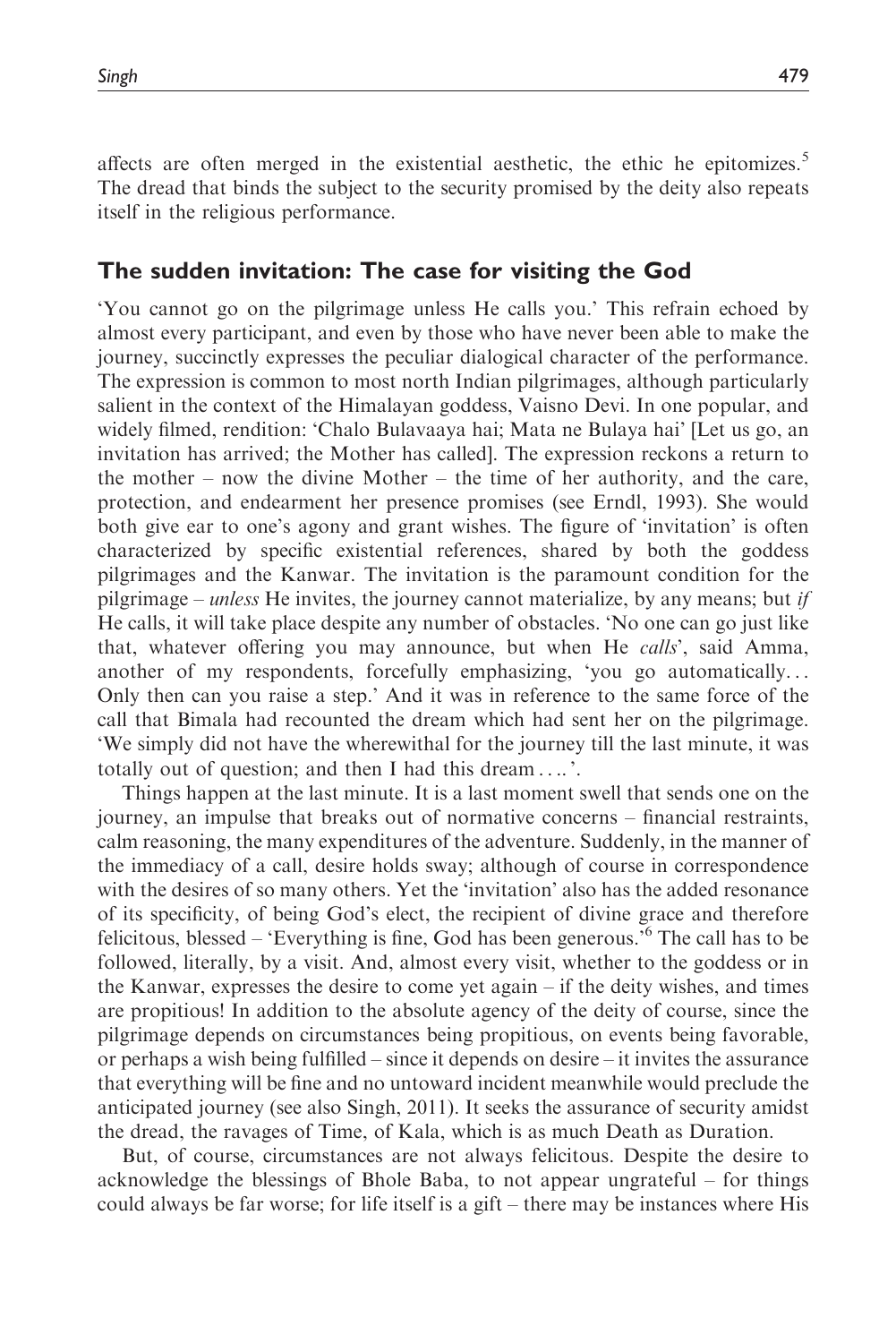injustices may be hard to condone. Thus, Kshetrapal, who has made more than a dozen pilgrimages, several of them Khari (Standing), is undeterred when questioning the Lord's justice:

Bhole Baba does not fulfill anyone's wishes. ... He doesn't do anything. It is just that we bring the kanwar out of our own desire. ... My wife's pair of Khari Kanwars remained incomplete. She did the libations in this very temple. ... Where was Bhole Baba? ... She died [the same year] before she could complete the pair... leaving three children behind her.

' ... leaving me alone to look after them', he continued poignantly. Kshetrapal nevertheless continues to go on the journey, every year. 'I will keep going as long as I can still walk, as long as there is some desire left.' The journey continues despite His injustices – 'what suffering He inflicts, one will have to endure'. And the wife's pilgrimage itself would be completed at some point, 'by her child', says Kshetrapal. In the completion of that particular journey, the Khari Kanwar, by the child who would have come of age, Kshetrapal would also have completed a critical component of his own journey or performance in the world – fulfilling a primary responsibility to the companion no longer there. But if fate continued to be defiant, the vow would still be completed. 'Why not you?' asked someone in the background yet again. 'It is better the child does it', he replied, after having avoided the question, the unfortunate contingency, for a while, 'but if it falls on me, I will have to endure that as well.'

Bhavan, who comes from a family with several members invested in religious activities, and who had himself made six pilgrimages, likewise acknowledged the difficulty of times, expressing doubts about divine help. Two years ago, a taxi he used to drive was stolen from the street in broad daylight, 'at 2 pm, within a span of 15 minutes .... The owner filed a police report against me, I had to recompense the cost of the car... what other option does a worker have?' This development disillusioned him with the job of a taxi-driver, although he continues to drive rental cars which can be returned to the owner every evening. 'I have not progressed since finishing studies... on top of that, this loss.' If there is little that is certain here, he nevertheless keeps feeling for certainty in Baba.<sup>7</sup>

When here, I am more *disturbed*<sup>8</sup>... but in Hardwar, my mind is set on him. I don't go after sight-seeing et cetera ...I just look for where He might be, where I might have his darsana [sight/encounter] ...I will climb a hill, a rock, and look around.

In some of his expressions, the pilgrimage was truly complete only if one was able to touch, embrace the *lingam*, or at least have a clear, satisfying *darsana*. Here, the sensuous perception of the *lingam* – in those marked days of the pilgrimage – seems to carry the effect of the actual manifestation, *darsana* of the deity, an exalted motif of Hindu religious belief or tradition (see Eck, 1981). Bhavan's desires correspond with the experiences of his father, an ardent devotee of Hanumana. 'Although he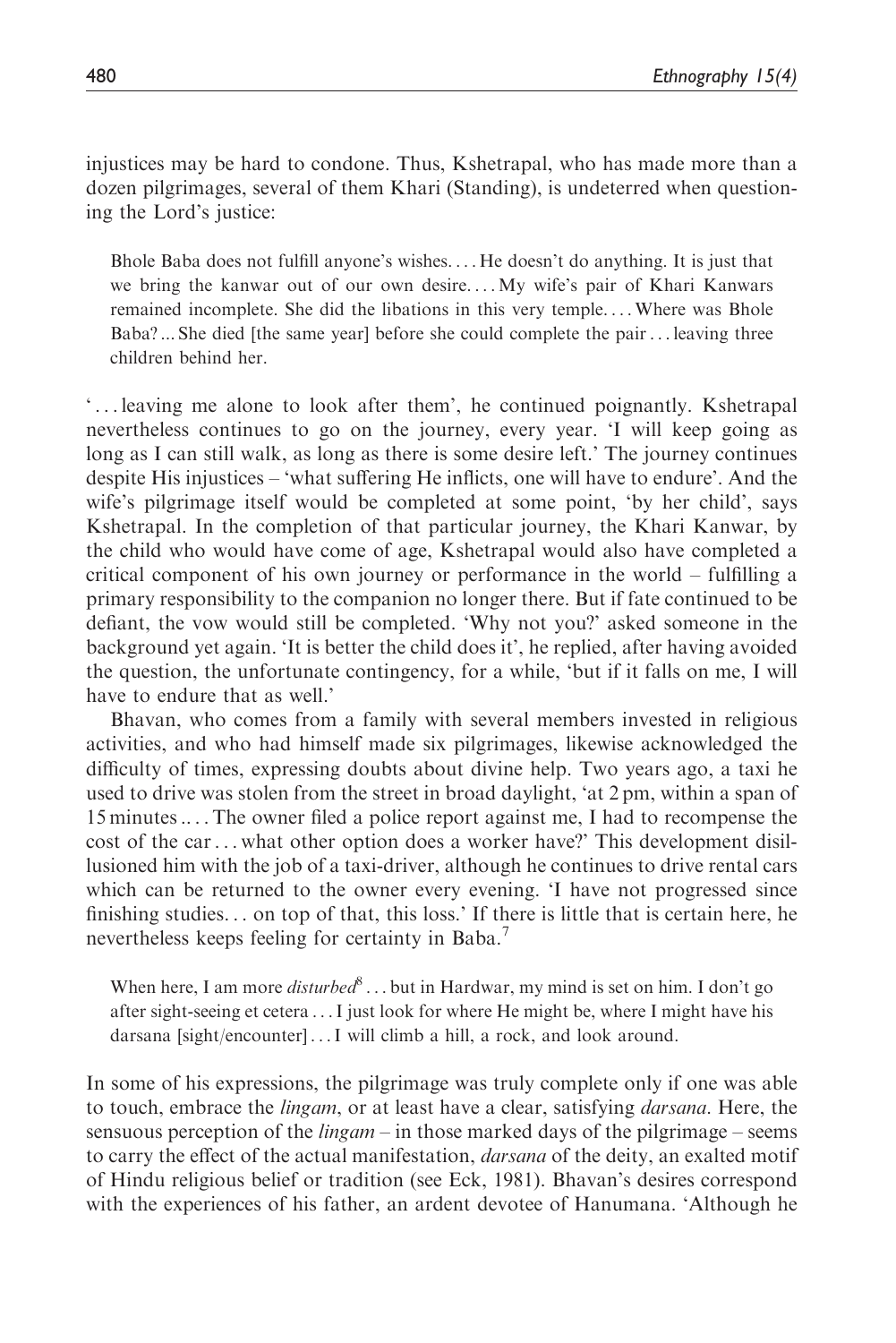will rarely talk about it, on days when he is very tense ... Hanumana manifests himself to him  $\dots$  and then he is at peace.' And if it is in the power and composure of the mighty Hanumana, who conquers all fear, that his father finds solace, for Bhavan, Siva is the great source of energy and inspiration – 'The slogans hailing Him give me so much peace. My body feels suddenly animated, energized ... even if you don't say them yourself, just hearing them inspires you.'

Nevertheless, Bhavan continues to wait for some wish to be fulfilled, for a whiff of divine assistance. The obsessive abidance by the protocols of this Master, Siva, continues the anxiety in relation to the arbitrary whims, demands of that other master, the diviners of the symbolic order.<sup>9</sup> It weaves in the anxiety attending, anticipating every demand – demands one hopes for, awaits – from the equally elusive worldly masters, chances which one is well aware make or break lives. There is a transfer, a communion of affects between the different orders. The pilgrimage is often a merry, carnivalesque occasion (Lochtefeld, 2010; Singh, 2013); yet, on the other side of its spirited merriment, one may also see the compulsions of a desire to follow, to serve much anticipated commands of the symbolic order which, however, never seem to come. In other cases, even when the wish fulfilled may be so grave, the gratitude so binding that the subjects feel compelled to perform the journey year after year, the dread may nevertheless continue to haunt.

#### The greater suffering and the case for renunciation

Unlike the commotion of the many temples and ghats of Hardwar, the temple of Bilvakesvara, located under a hill about a mile south-west of Har-ki-Pairi (God's steps; the primary ghat of the town), has a rare, quiet, verdant ambience. Here, Parvati, in one of her avatars, is said to have meditated on Siva, following which the Lord appeared to grant her a boon. The place where Siva manifested himself hosts the central temple complex, while the site of Parvati's meditation, deeper in a hill recess beside a stream, has another temple with a small well, the Gauri-Kunda. By the kunda [a natural pool] on that day sat a man dressed impeccably in trousers and shirt, perhaps a local, chanting hymns. Outside, two middle-aged couples who had just finished bathing in the celebrated waters of the stream packed their bags. The Kanwar couples had been in Hardwar for a few days, and there was some confusion over whether they would begin the journey that day or the next. 'We come for the pilgrimage every year', said one of the women. On further discussion:

My only child was brought *dead* from the hospital ... the doctors had resigned, and had let him go. There was no hope. 'Sivaji', I had then cried in front of Bhole Baba, 'I will not ask you for anything else ever again in my life, grant me the life of my child!'

Her husband stood by, nodding somberly. The child was said to have revived miraculously. 'His debt on us is infinite. We will keep coming as long as we are alive, as long as these limbs will still carry us.'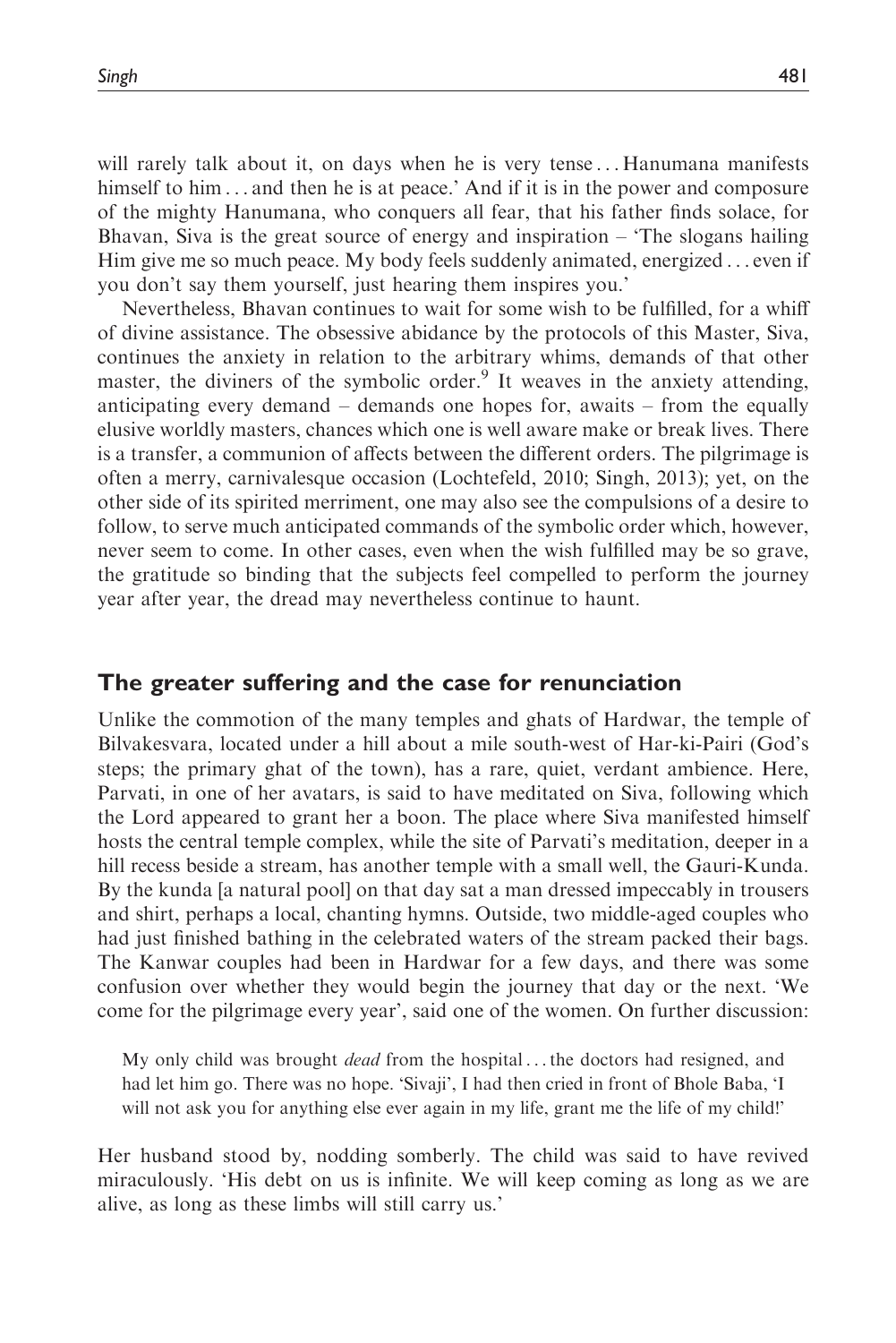We lingered around the setting for a while and, on the way back, again came across the two couples. The women had sought shade under a tree, while a heated argument was going on between the two men sitting by the curb of the narrow paved pathway. The man we had conversed with was frantically challenging the claims of the other, who spoke in a more subdued manner. The other person had apparently suggested self-reflectively that the fact he looked old beyond his age was the result of a life-time of hardships. 'I am scarcely 40', he repeated for us, 'but already look older than a 50-year-old. This is because of a life of endless hardships...I began working when I was not yet 12.' Our previous interlocutor, a few years older than him, seemed to see here a negation, an underestimation of his own suffering. 'I began to work at 20, but I have been through so much pain... through one ordeal after another.' If the latter was provoked by an apparent discounting of his suffering and ordeals, the former recognized in these signs of early aging the ravages of Time – life's tribulations, as if one could not but lose against them; even when one had come past, conquered them, one after another, with the greatest heroism and courage, they would have the last laugh, in the ruins they left behind. For the man who indeed looked much older than his age, a weary countenance seemed to be as much the repetition of a lifetime of suffering as its confirmation – if not for recognition by likewise competing others, perhaps in the face of the absolute Other.

The endless tribulations of life in one place seem to correspond with the endless iterations and excesses of the journey in another. In phenomenological terms, the individual is but one boundary for such experiences, their affects and resonances, which determine the social field for a vast majority. 'I just keep repeating Bhole Baba's name as I walk, and as long as you are doing so, everything remains fine', said Basant, a man in his mid-50s who has been on the pilgrimage almost every year since the late 1970s. 'Earlier, I used to take the Kanwar to my native village in Haryana', continued Basant, recounting a time when the rivers were crossed by ferries, the roads were infested with robbers, and the pilgrimage was rather obscure with many fewer participants. 'People would occasionally mistake us for snake charmers.' It has been a long time since. Following the many pilgrimages from Hardwar, several of them Khari, for the last two decades he has been bringing kanwars from Gaumukh; in addition, Basant has also made pilgrimages within the Himalayas, taking the sacred water from Gaumukh to the upper Himalayan shrine of Kedarnath. A widely travelled person, he has many tales to tell – of deep valleys and gorges, perilous tracks to Kedarnath, where one would not come across a human being for hours on end; of a boulder hurtling down a mountain he barely escaped; of exhaustion and indefinite periods of hunger, thirst; of walking in the night under fear of robbers and wild animals; of villages that live off water from the streams; of landslides and a cloud burst when the paths were flooded with four feet of water; of dangerous mountain roads. Once, as he was coming down from Gaumukh with the water, he ran across fellow villagers who had travelled uphill by a shared car. Visibly shocked, they said to him, 'Basant, disaster struck!' 'I had my heart in my mouth', said Basant, 'I feared the worst. I thought the vehicle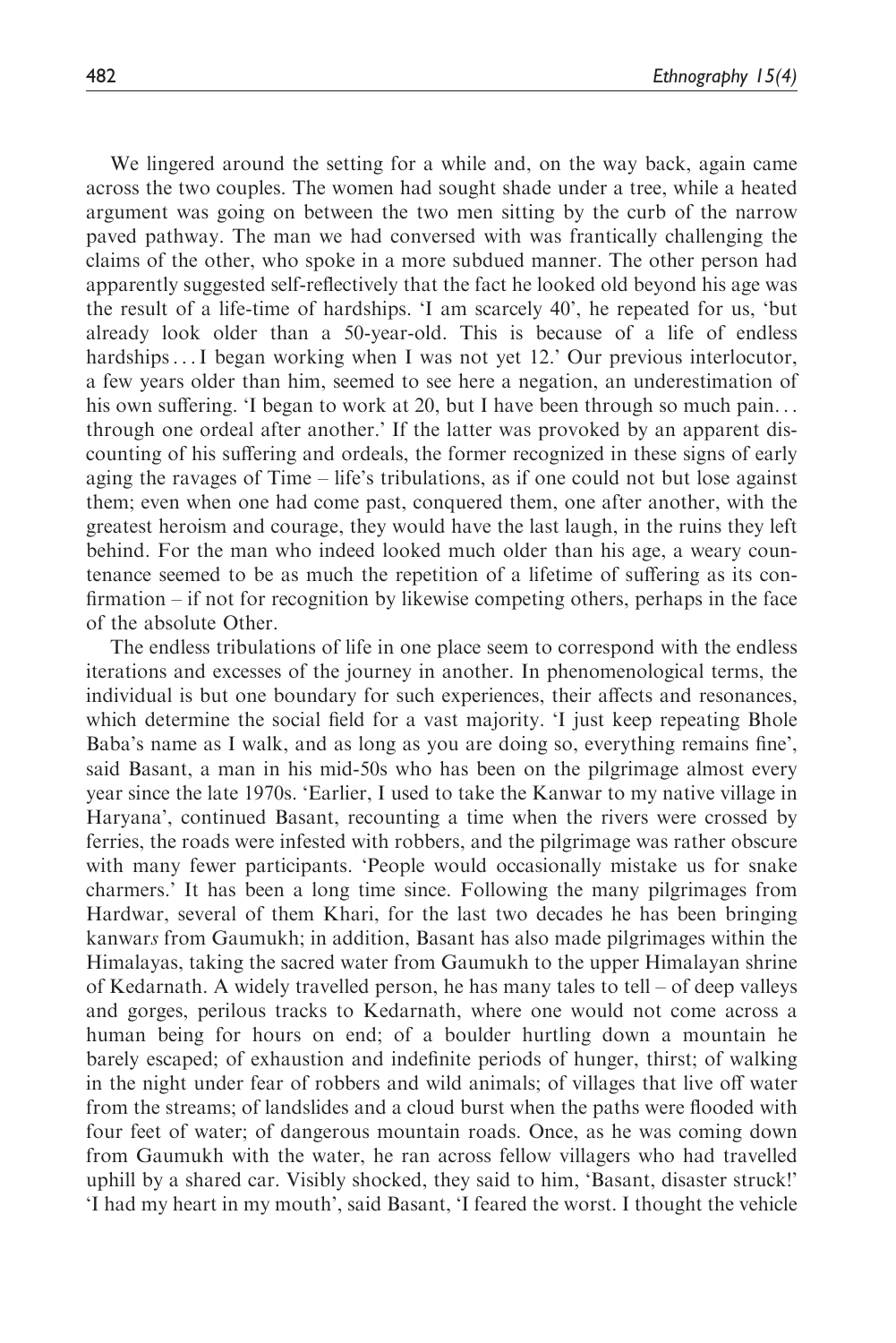had fallen into the valley.' However, they had been saved; their car sliding backward toward the deep river valley, ready to topple in, had been saved at the bare edge by a god-sent rock that stuck into the base.

Basant's expression of his desire for the pilgrimage is evocative. 'As soon as the month of Savana [Sravana] sets in, I have the compulsive feeling to leave. Every morning, after prayers, I will reach for the calendar... check the various dates... I feel restless.' Some of Basant's enthusiasm for the journey has been perhaps inherited from a family with an extensive culture of Siva worship; especially on his mother's side, where his uncle and grandfather had both made several pilgrimages. 'My grandfather [and later, mother] would make little sivalingas, and statues of Siva, Parvati, or Ganesa from clay... say, 11 or 101, or 1001 [an auspicious number] of these.' The idols would be worshipped ritually, using milk, rice, Bael leaves, and bananas.<sup>10</sup> The sacred objects would be made in the morning and dispersed in the canal or the pond after prayers in the evening. At times, when the practice would become associated with a particularly strong wish or concern, it could include resignation the offering or promise of as many as 125,001 sivalingas. If the labor of the offering manifested the force of the desire, if it was meant to convince the deity of the artist's, the devotee's, compulsion and gratitude, the dispersal of the works in the waters every evening perhaps also had the effect of renunciation. And it is precisely the mood, the existential attitude of the renouncer that seems to appeal to Basant. 'Now, where I am concerned', he continued,

I don't have any wish in mind. ... Otherwise, there is no limit to human wishes. ... About Sivaji, you see, what people aspire for, He rejects. The world likes dresses, ornaments ... Siva stays away from them. The world likes palaces, he looks for crematoriums... it is the same for the Kanwar ... just need to have five to ten days' worth of bare necessities, like the ascetics, that's all.

In his highly controversial studies, the French sociologist Louis Dumont argued that in India, a society structured on the principle of hierarchy, the renouncer has been the only creative figure. In Dumont's proposition of the fundamental code of Indian society, the Indian was 'Homo Hierarchicus'; the renouncer alone broke off from the vise-grip of the caste society to be an individual-outside-the-world (see Dumont,  $1970$ ).<sup>11</sup> Setting aside Dumont's essentialist propositions, it is important to note that the oppressive concerns of regular social existence are clearly a key impetus to the renunciation of social roles. The desire to leave the householder's conundrum and turn a renouncer, thus, is expressed quite commonly in Indian homes, usually as a threat, a last resort in times of conflict or excessive anxiety. By its definitiveness, other-worldly character, resignation and the loss and difficulties it represents both for the subject and the addressees, the threat verges on that of suicide.

In the pilgrimage as well as the other votive rites, the desires and agonies of everyday life are as much expressed as they are renounced or transcended; they represent as much involvement as detachment. The pilgrimage is itself as much a departure from the ordinary social world as a returning to it. The tension expressed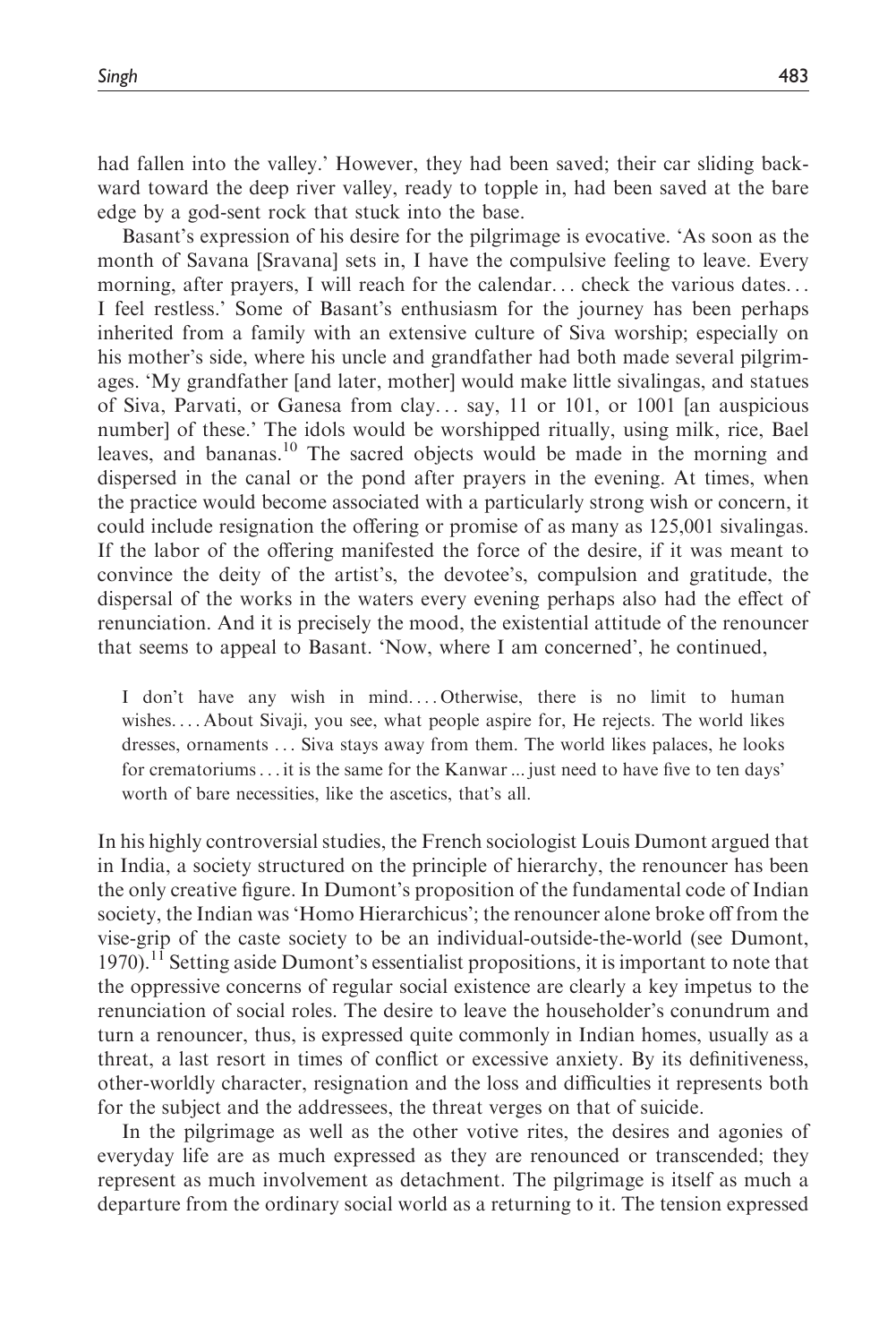in the structure of the pilgrimage – the going and the returning – is close to that afforded by the phenomenological edge of the suicide threat  $-$  a will that verges on action, a departure that may or may not actualize.

The play of this duality perhaps finds its best analytical illustration in Freud's (1959) astute observations in Beyond the Pleasure Principle. Particularly pertinent here are Freud's reflections on a peculiar game he saw his grandchild play, to master the mortifying experiences of the departure of the mother, to whom he was much attached. 'The only use he made of any of his toys', Freud says, 'was to play ''gone'' with them': a habit of throwing the toys in a corner under the bed, giving in the process 'vent to a loud, long drawn out ''o-o-o-o'' ... [which] was not a mere interjection but represented the German word "fort" [gone]'; and in a more complete version, pulling the object back, hailing the reappearance with a joyful 'da' ['there']. Realizing that these observations were incompatible with the pleasure principle, which had been at the center of his theories to this point, Freud finds himself forced to recognize here a drive of which the pleasure principle would be but one component. Beyond the pleasure principle, he sees in this compulsion to repeat – which may often dawn on people as an obscure fear of 'some ''daemonic'' force at work' – an impulse more primitive: the death drive (1959: 65; also see pp. 42–7). Likewise, in the case of a person in analysis, Freud says, the compulsion to repeat childhood events in transference 'disregards the pleasure principle in every way' (p. 67). The child's game here demonstrates a rejection, renunciation of the object of one's interest, the mother, in view of her inevitable departures, the phenomenological complications of being with her. This was followed by an expression of the pleasure in her consequent return. The compulsion to repeat the dreaded moment, and the pleasurable feeling of the mother's return, 'converge here into an intimate partnership' (p. 46).

In both its joy and self-inflicted violence, this 'peculiar tension' closely represents the performative intensity of the pilgrimage. On one hand is the worldly experience of dread – a relentless exposure to pain, suffering, and social demands, as biographical as it is phenomenologically pervasive – which forces the subject to repeatedly depart from the world, to renounce it again and again. This is followed by a return, in peace, carrying the sacred water, yet also, as noted earlier, in a painful, mortifying manner, and often with an element of fractiousness. At the same time, in this repeated practice, now in control and in a field of one's choice, an absolute field, one also sees an element of mastering over otherwise repressed affects (see also Singh, 2013). The pilgrimage thus becomes an alternative field of performance, simultaneously repeating the traumas of daily life, and transferring, transforming, binding them to a sacred occasion and performance. For the subject, here an adult, it will also be a site to practice her resolve.

## Agency, between pain and dread

'Once it so happened', said Basant, 'my brother while bringing the Kanwar from Hardwar tipped on a speed-breaker – the kind they make in the villages, with wood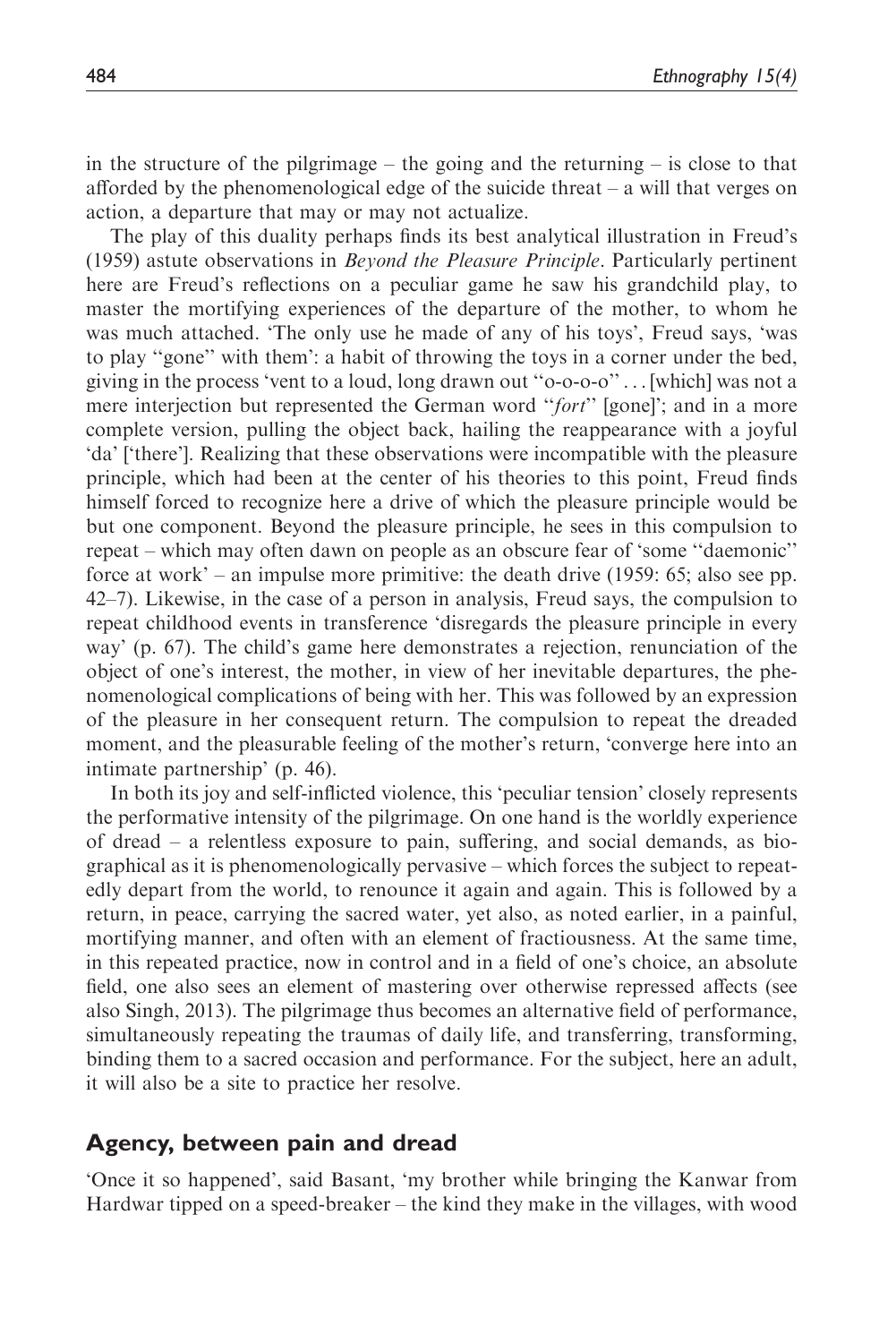stumps covered by soil – and badly sprained his ankle.' Among his siblings, Basant's expired brother was the only other person who used to bring kanwars. However, since he had lived an urban life, suggested Basant, he was not as versed in walking in this manner. The injury delayed him and he sent word home that he would be late. When Basant, who had brought the Kanwar from Gaumukh, reached home, the sister-in-law reprimanded him for not getting his brother along. 'But I never met him', he had to reply. The next day, he went back to his brother in a neighboring village en route. Seeing him barely able to stand, Basant offered to carry the kanwar for him. The brother, however, was firm: 'The kanwar I will carry myself, even if the legs are to be amputated.' 'Slowly, we made it to the temple; he carried the kanwar himself although I walked with him', continued Basant. 'He fell very ill at home thereafter and was on intravenous fluids for several days.'

Although people frequently carry each other's kanwars, bring joint kanwars, and helping one another is considered meritorious, here the suggestion, the context of failure, the hint of an inability to complete the sacred, all-important journey made the subject refuse the assistance; perhaps especially when he was so close. Evidence of a lack on this chosen ground would imply a deep, essential lack that threatens to repeat in every other sphere, in every other responsibility, and most immediately in the object of one's wish or vow. This is a widely shared orientation, perhaps the defining feature of the event: the compulsion to complete the journey despite all obstacles and physical excesses. Failure in this religious, chosen task – although surely not unknown, as we will see  $-$  will be regarded as disastrous, a fundamental failure by most. It would be inauspicious. Thus, while many may seemingly pull off the journey without grave difficulties, a good number labor to the end with evident pain and suffering. The tracks are often blue from feet wetted in potassium permanganate solution to suppress blisters; although regarded as ineffective by many, trays filled with the solution are ubiquitous. Numerous participants toil in heavily bandaged, bleeding feet, after the skin from the blistered soles of the feet is removed by medical personnel. And the frequent medical stalls on the way, either selling or freely distributing antibiotics and basic medicines for pain relief, fever, muscle strain, diarrhea, and other common problems, are crowded with clients. In some cases, people assist others, especially children, by pulling them with ropes tied to their backs.

'I was vomiting on the way back from Gangotri this year. The air pressure on the mountains creates a problem. My body has started developing fever from cold these days... bathing in the freezing water gives shivers.' Basant kept speaking of his own problems in bringing the water from Gaumukh after describing his brother's ordeal. Despite precautions and extensive guidance, pain and suffering in the pilgrimage is as common as the resolve it provokes. These features are evident in the experiences and narratives of many of my respondents. 'I had a high fever on the way', one said, describing the experience of his first pilgrimage, 'but I was determined to complete the journey even if I were to die'. In other cases, where participants may not be as vocal about their resolve, their ritual completion of the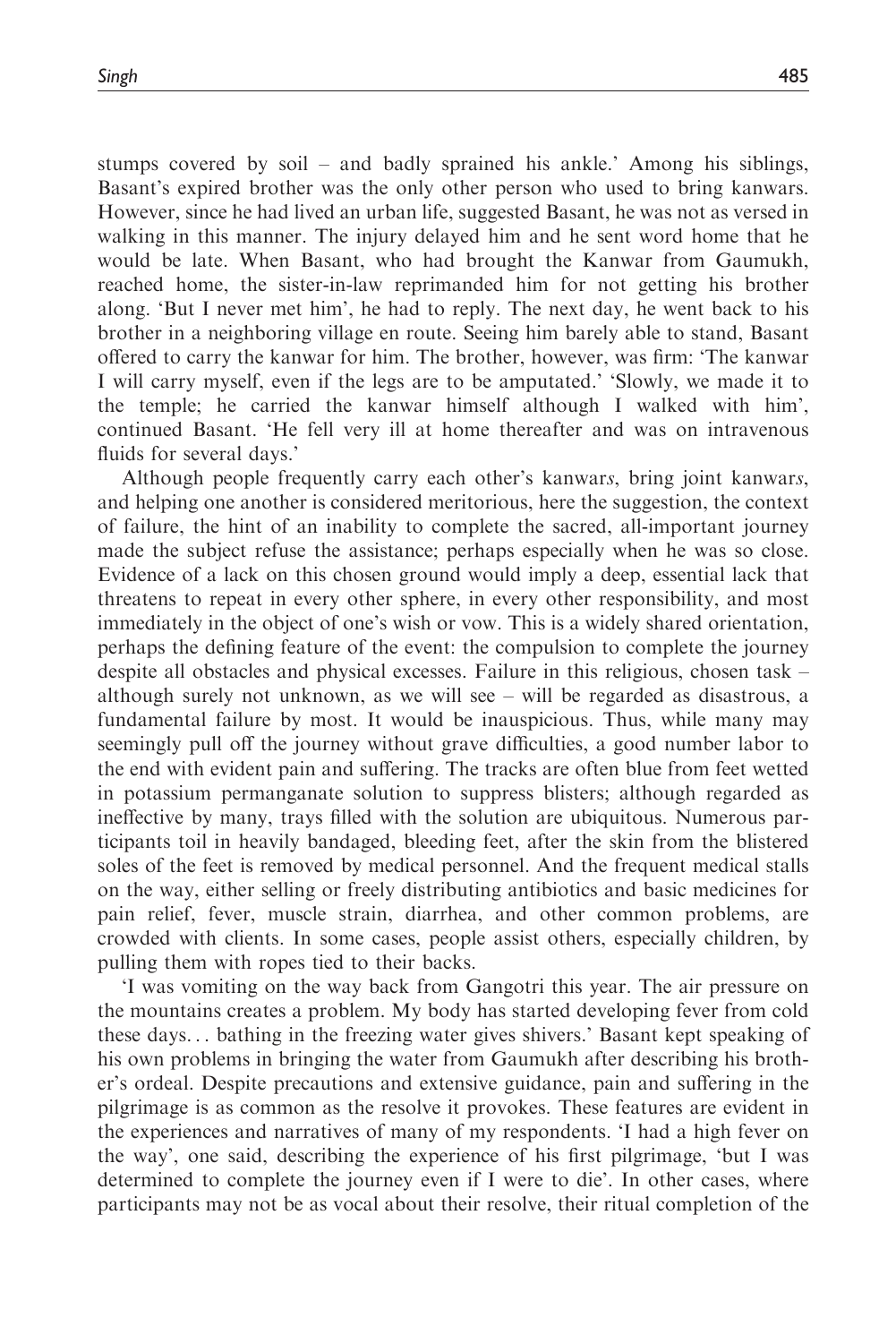journey through intense pain and struggle speaks for itself. In a previous discussion, Amma, one of my elderly respondents, had been critical of a woman in her group for dithering while taking the frequent showers:

'My thighs will chafe', she said, and did not bathe properly. On the other hand, I immerse myself in the shower without hesitation and nothing happens to me. ...In Baba's journey you have to do everything with a pure heart. Her thighs got stuck into one another from chafing, giving her a very hard time.

In view of the frequent ritual baths in the open and in clothes, and because of the inconvenience of drying clothes as well as their minimal baggage, participants would often continue to walk in the clothes they bathe in. The dilemma is worse for women; younger women in particular rarely change clothes after baths because of privacy considerations. The wet clothes rubbing between the thighs on skin tender from the bath can cause intense chafing and bleeding, making literally every step of the journey painful. When later Amma introduced Bimala as the person who had the difficulty, the latter acknowledged that it had been a painful trip. Bimala's ordeal as she pulled off a Khari Kanwar (covering the distance with very little rest or sleep), under the pain and anxiety caused by this problem – and in a time of grave difficulties in her family – in apparently not very sympathetic company, can only be imagined. About another woman who went with her last year, Amma would say, spreading her hands indicating a tree trunk, as it were, 'her legs were this swollen'. A man speaking of his own first journey, likewise pointing to his knees: 'my legs were draped this high in bandages... the toes were completely ulcerated, I walked on my heels.' Amma herself was a goiter patient, and had gone on the pilgrimage without a break for many years – although often deciding at the last moment – even when battling fever and injuries.

Yet, in certain instances, it becomes just too difficult, or the circumstances stack up, leading to the relinquishment of the project – almost arbitrarily, as it were. In the middle of the journey where every step may be painful and the destination inconceivably distant, or a possibly feverish, enfeebled body no longer able to orient itself to the project, or perhaps just the circumstances, the company unsupportive, the journey may have to be aborted. The woman showing us Rati's place was perplexed, and somewhat dismissive: 'What could you want to know from her? Her pilgrimage remained incomplete.' Rati's house was next to a small temple where a soothsayer, a devotee of Sai Baba (a renowned fakir with his shrine in Shirdi, Maharashtra), sat for a few hours every evening attending on people's everyday anxieties and their concerns about the future. A composed, middleaged woman in a sari, dressed and looking like any regular, married Hindu woman, she would listen to people, answering their questions and offering advice and comfort, while meditating on a picture of Sai Baba. As I sat in the temple later that day after my conversation with Rati, a woman asked her: 'My parents are both old, and my brother's family does not care for them. Can you tell me, which of them would be the first to die?' 'You are a daughter, why would you ask such a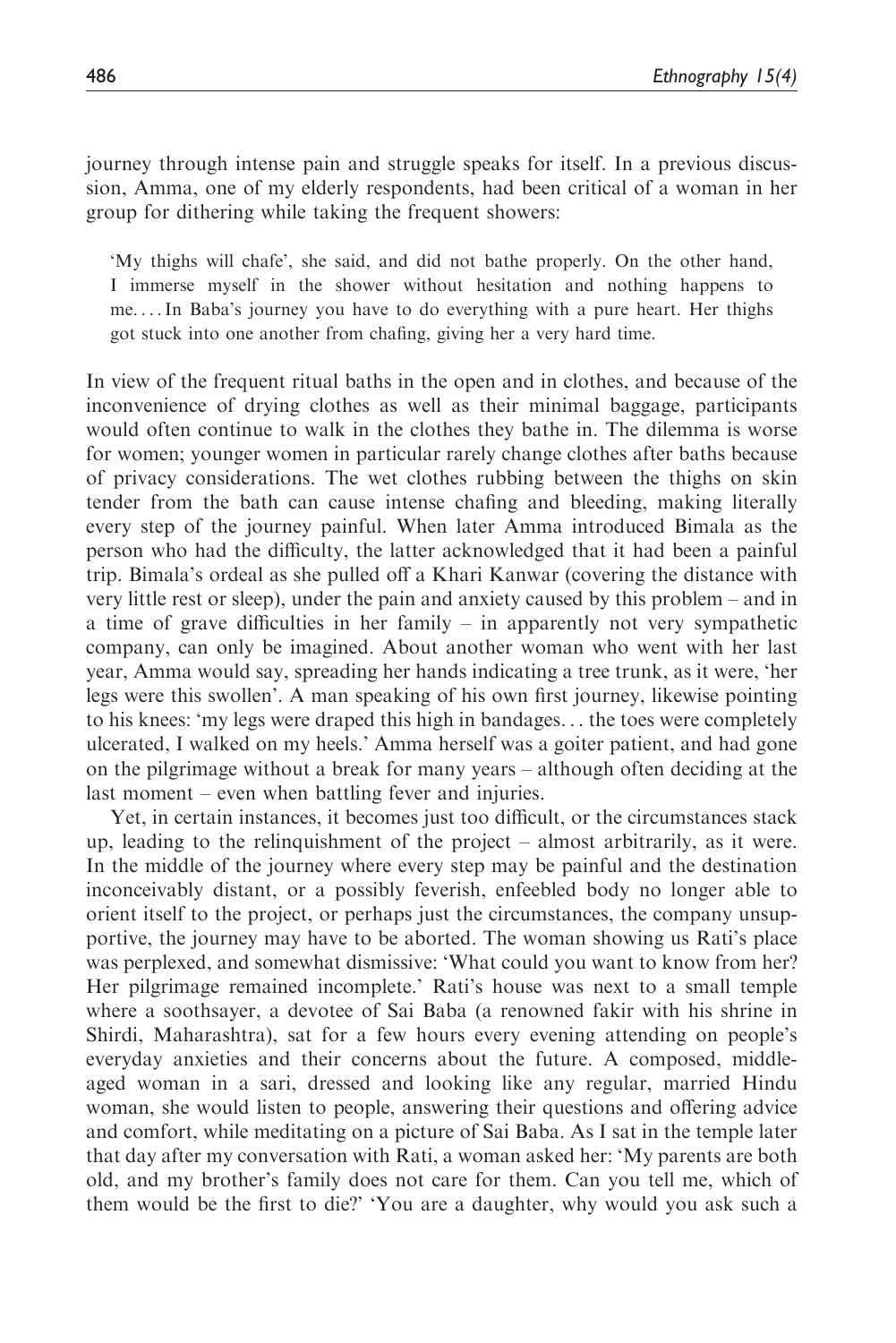question?' she asked in turn. 'They are concerned, and wanted me to enquire', she said. Nodding understandingly, the seer closed her eyes while gazing at Sai Baba's picture and made a few observations on the poor treatment meted to the parents, and the current goings-on, and continued: 'I see both your parents, your mother will still be healthy... your father I see in a wheel-chair. I see him leaving earlier.' When the petitioner repeated to confirm, the seer only nodded subtly, as though hesitant in intruding over fate and such final matters. About then, a man circumambulating the sivalinga at the center remarked: 'There is relief in my stomach pain since yesterday, after several months.' 'Keep to the regimen I gave you, it will go away completely', she responded.

Rati, a young woman, married for several years, had not gone for the Kanwar with any new wish; rather, the pilgrimage, her first, was in thanksgiving for the child who had survived after several of her children died in infancy or sooner. 'My pilgrimage would have been completed, if only our companions had been supportive ... they would not stop, and kept pushing. I came crying till Roorkee', she observed, regretfully. Rati's feet developed giant blisters, which made it difficult for her to walk. And half way through the journey her companions saw her off by train, along with a young nephew accompanying her, and an older woman in similar agony. The other woman had a previous injury, which was aggravated during the journey, and a hair-line fracture was diagnosed later. 'But I only had blisters, and could have completed the journey. They could have sent the other woman on her own... at least my pilgrimage would not have been breached', Rati had continued pensively.

#### The missing dread

In one of the essays on his hashish experiences, Walter Benjamin (1999) notes the continuity between the mind's normal trails and the spectacle it generates under the influence of the drug. Whereas in the normal state, he notes, free-floating images heedlessly fly by the mind, under the influence of hashish these images – now in extraordinary shapes – present themselves to us without requiring any attention (1999: 329). Thus, fleeting images which otherwise 'simply remain in the unconscious' in this case present themselves vividly without any effort (p. 329). Now, since images here are of course not mechanically optical, one may add that such experiences also rejuvenate affects, memories, desires, which otherwise find no room or expression in conscious life. Without over-determining the drug high, let us note that this has Freudian parallels in the return of repressed associations and affects. Furtive emotions, fears, desires that go almost unknown, unrecognized return in the form of a slip of the tongue, a symptom, a dream image, a pattern of forgetting – a whole different realm of being whose patterns Freud will delineate, interpret, illustrate through a lifetime of work as the 'unconscious'. An observation that will echo in Nietzsche's observation that 'the great principal activity of the organism is unconscious' (cited in Assoun, 2000: 112).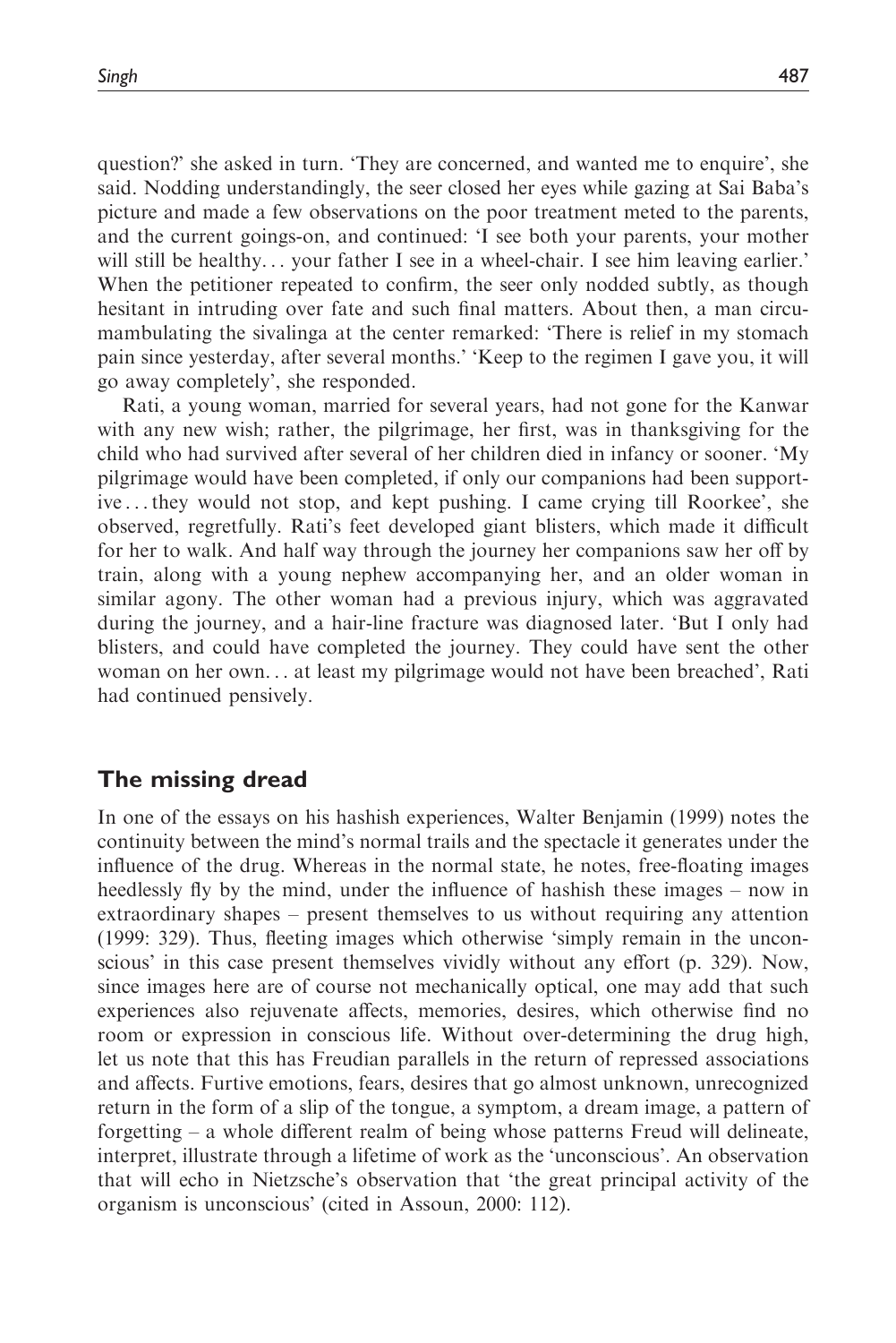The performances in the pilgrimage indicate a parallel phenomenon. They demonstrate the powerful presence of a nether zone left unrecognized, or repressed in normal public practices or the dominant modes of the consciousness. A nether zone which yet unfolds explosively in these religious practices, and in a mythical vocabulary, a world of gods, devatas, rituals, repetitions, phrases, exhortations, fears, vows, resolutions, desires, desires of the other – a world of apparently timeless, collective performances congealing at a large scale in the form of an alternative text, a text of unbelievable appeal that sends millions marching, as it were. Yet one cannot think of this 'zone' as an island, an identifiable thing *present* elsewhere; it is the effect of continuities, of differences. It is a sequential efflorescence in touch with exclusions, refusals, a shortage of signifying and thereby practical possibilities. It shows the limits, the shortages of the consciousness – or what we may have to here qualify as a certain 'dominant consciousness' – the limitations of ideological force, of networks, cartels of signs that exclude in power-oriented processes, historical as well as geo-political, and as active in a certain sphere marked as 'religion' as anywhere else (see also Lacan, 2006).

In its treatment of this 'other' realm, where psychoanalysis seemingly retreats into the individual, a kind of personal historicity – which, as the above narrative should show, is no less important here – the performances in the pilgrimage also show an agglomeration of affects in which the individual is but one border. These affects are as embedded in personal histories as they are relational or free-flowing – friends, relatives, self, deities, cows, streets, all feature in a phenomenological continuum. Thus, Benjamin's emphasis on the sensory is important; it underscores the phenomenological aspect of these affects or impressions that seem to pass by the consciousness without being acknowledged or recognized – or indeed are denied, and yet may register deep, precisely by virtue of this negation, as 'repressed' (see Singh, 2011).

I have suggested earlier that in a context marked by continuous and foreboding exposure to poverty, disease, death, to the violence and humiliations of everyday life, its excesses that may feature as much in personal history as in the encounter with the other's suffering – where all one finds oneself seeking is peace and wellbeing as much in reference to the self or immediate relations with their longer temporal involvements as, say, on the street or in the past, which nevertheless keep repeating in dreams – the experience of dread is part of the tonality of everyday life (see Freud, 1913). 'Hey Baba, do good to everybody... let your grace be on everyone', Amma would say multiple times in our discussions, almost out of context. This experience of dread also drives desire – the desire to escape it, conquer it, forget it, or as much the desire to suffer, repeat it, to practice, master the falling (see Freud, 1958, 1959). Thereby, also the resolve to persist.

In one respect, then, we find in these religious practices, dread, anxieties, desires, concerns, and images that go unrecognized, unaddressed – mockingly, cynically suppressed even  $-$  in the dominant collective consciousness, which is usually the discourse of the nation, the economy, work, daily bread, ego-centric achievement, or of mediated spectacles. For such desires, fears, and their psychic life, the world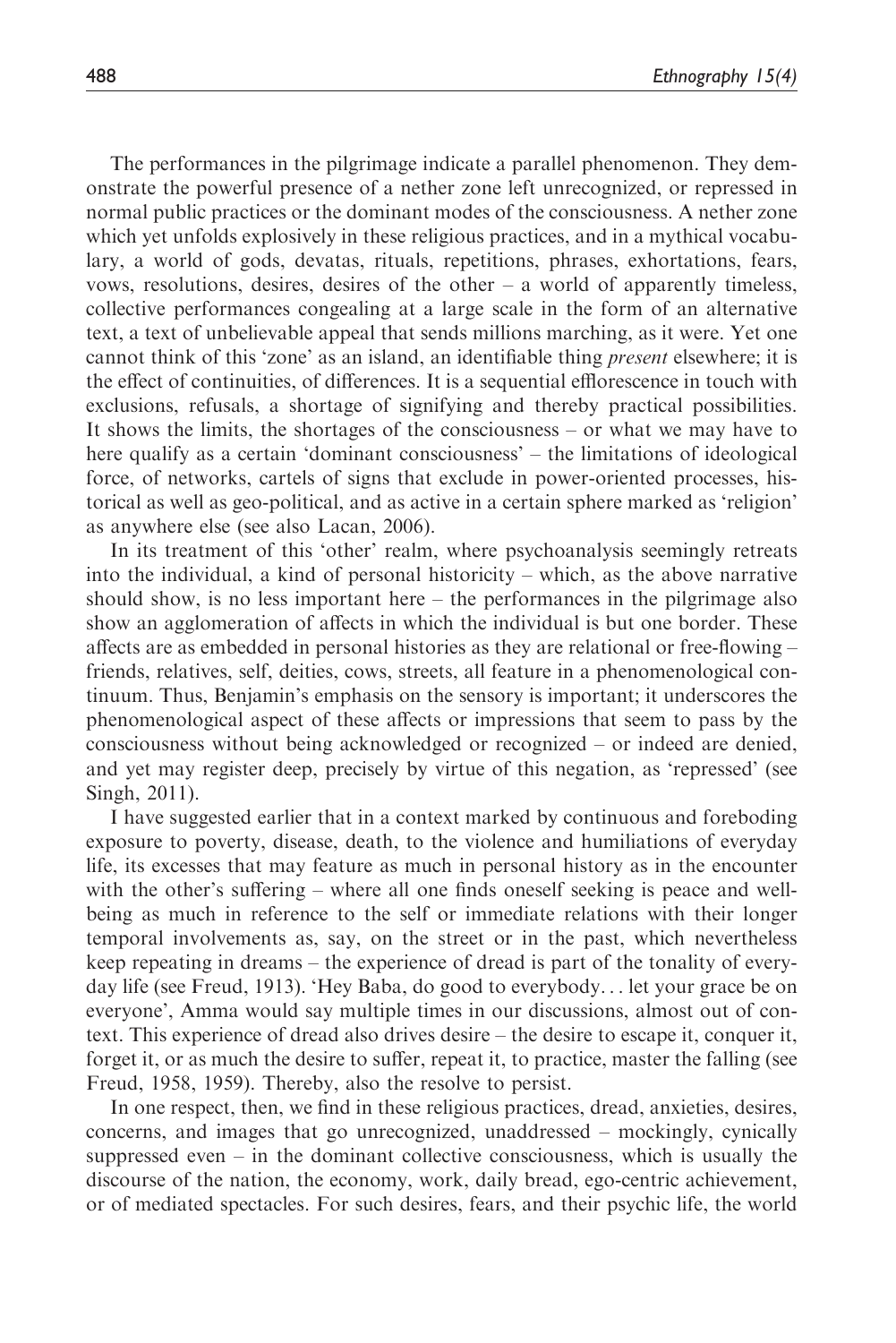otherwise has little patience, or means for registering or performing – except perhaps for drinking, squabbling in personal relations, or a general brusqueness in social conduct (see also Lacan, 2006: 215). One hears a new intimate, heart-rending account of death, suicide every day – of a relative, an acquaintance, a family member. Last year in one of the fieldwork locations, two weeks after the festivities, a child going to school crushed by a bus – mob violence, cars and buses burnt, shops gutted, curfew, flag march by special police forces. In distant parts of the country as much as in nearby villages, women and men committing suicide using pesticides; a violence that threatens to get personal any time.

This article has then argued that it is such dread and the desires that are its corollaries for which there is no time, place in everyday reality that are deferred to these religious practices. In terms of ethnographic practice, I believe the above narrative surely does not compromise theoretical consciousness. In fact, it is theory that constitutes my observations here, which would otherwise collapse into a confusing and often repulsive mass of sensations and perceptions conforming to dominant ideologies. In contradistinction to the opposition of the 'theoretical' and the 'poetic', in recent debates on ethnographic method, I believe that given the vast and diverse, theoretical resources available to us today, a theoretically informed ethnography can, and should, verge on the literary – that is, representations of the real, which appear the more immediate and captivating the more they are mediated and coded (see Wacquant, 2004; Behar, 2003).The history of modern poetry, we know, is perhaps but an itinerary of endless reflexive registration of failed adventures of 'the desire to draw closer and closer to the ontological status of the object' (De Man, 1984: 7). Such desire and reflexivity would be both worthy standards for ethnography to strive for. And yet the reference of such reflexivity does not have to be the Cartesian individuality of the author, which would only throw us back into the ruses of dominant ideology, let alone promise responsible accounts of social reality. The judgment may very well, as in the case of poetry, but reflect the reader's tastes and sensibilities, which are as political as they are aesthetic.

#### Acknowledgements

This article would be inconceivable without the tremendous faith demonstrated by my advisor, Arlene Stein. I am also deeply grateful for the invaluable feedback and encouragement I have received from members of the New York Psycho-social Group, especially John Andrews, Lynn Chancer, Patricia Clough, Joshua Klein, Christina Nadler, Catherine Silver, and Ilgin Yorukoglu. The article also benefited immensely from the excellent feedback from three anonymous reviewers, and the editors' comments. Furthermore, some of the insights generously shared by reviewers of my previous manuscripts and articles have provided the building blocks of this essay. I am no less obliged to the many people who freely, and in good faith, shared their experience and views with me during my fieldwork. And finally, I cannot even begin to express my gratitude to Bhupendra Singh, Deependra Baghel, family members, and a generous friend, 'K', who have made my research possible. In brief, anything of merit in this article is a communal achievement; the limitations are mine alone.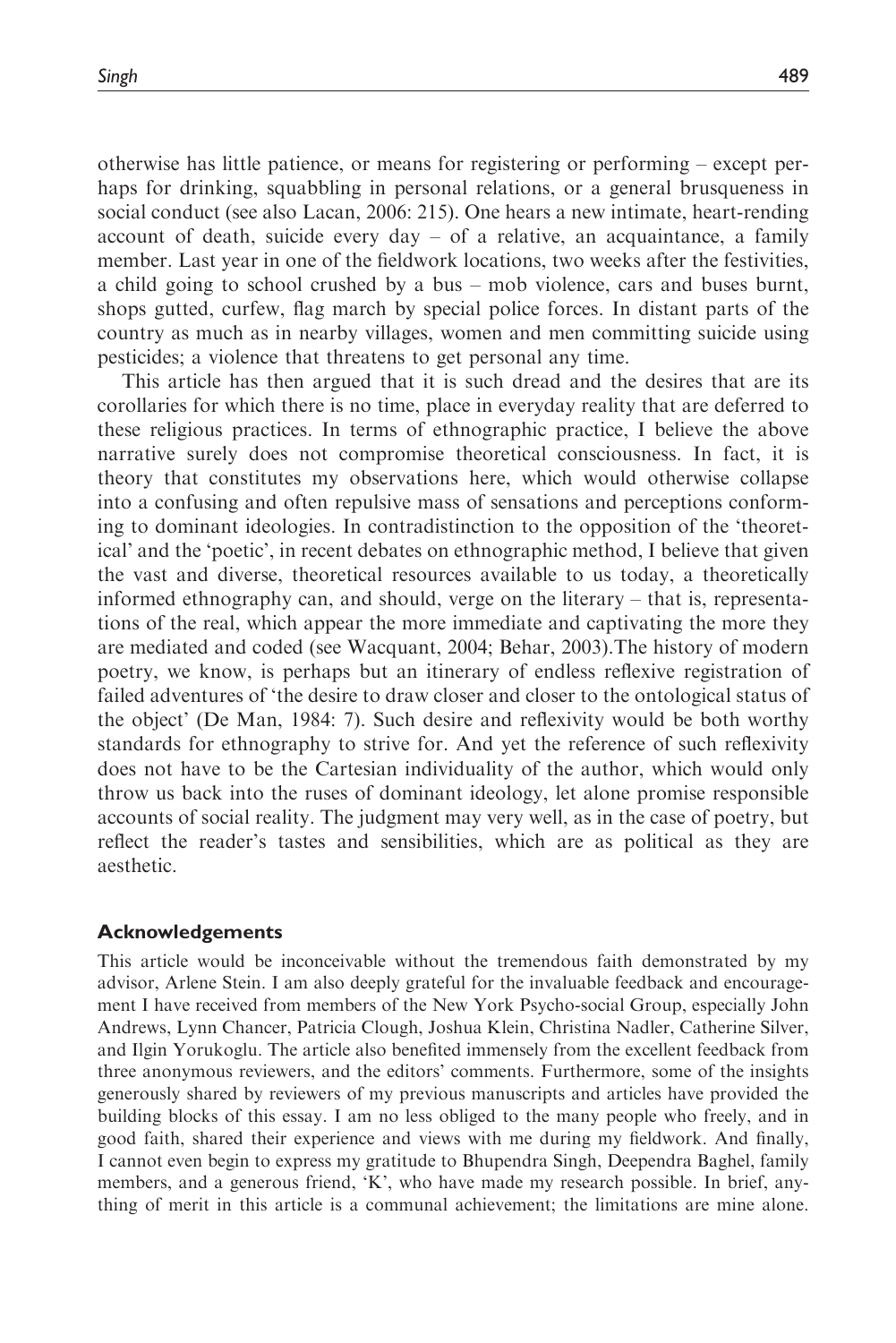Financially, the research has been made possible by grants from the Rutgers Sociology Department, Rutgers Graduate School of Arts and Sciences, the Rutgers Center for Historical Analysis, and the South Asian Studies Program at Rutgers.

#### **Notes**

- 1. I could not agree more with Lacan when he says, 'in order to have perhaps a slight chance of conducting a correct ethnographic inquiry, one must, I repeat, not proceed by way of psychoanalysis, but perhaps, if there is such a thing, be a psychoanalyst'  $(2007: 92)$ .
- 2. The sivalinga is a characteristic representation of Siva, in the phallic form.
- 3. While, for epistemological considerations, I found it important not to confine this article to the field of pilgrimage studies, I have drawn inspiration from the many subtle ethnographic studies discussing continuities between pilgrimages and everyday life (see Sinclair, 1992; King, 2005; Gold, 1988; Morinis, 1992; Haberman, 1994; Lochtefeld, 2010; Eck, 1981; Turner and Turner, 1978).
- 4. I would direct the reader to the wonderful ambiguity of dream work demonstrated in Freud's (1913) analysis of the Irma dream, which sets the stage for his classic Interpretation of Dreams. The text is best read in juxtaposition with Lacan's (1988) excellent exegesis of its complex significations. For this lead, and so many others, I would like to thank Professor Vincent Crapanzano.
- 5. In one respect, of course, however, phenomenal representation is not tied to affect; a level of arbitrariness or play is involved. If Siva's frightful and disgusting aspect arouses dread, in other cases the purity attributed to the deities may be even more terrifying. Instead, Siva's aspect with its manifest forms, in its appropriation of the phenomenal forms of death and destruction, seems to be more 'liberating'. It perhaps provides greater abreacting efficacy; thereby, the abandon of Saivite religion, the merger of opposites.
- 6. On this point, see also Weber's (1946) illustration of the significance of the 'calling' in Protestantism.
- 7. On the importance of 'certainty' to the psyche, as well as in Freudian analysis, see Lacan (1978).
- 8. Bhavan used the English, 'disturbed'.
- 9. On the figure of the master in the dominant discourse see Lacan (2007).
- 10. Bael is the common name for the wood apple tree, Aegle Marmelos.
- 11. This hierarchical disposition he located in the traditional superiority of the Brahman and thereby the purity he represented – over the worldly power of the king.

## **References**

- Anderson B (2006) Imagined Communities: Reflections on the Origin and Spread of Nationalism. London: Verso.
- Assoun P (2000) Freud and Nietzsche. London: Athlone Press.
- Auyero J (2000) The hyper-shantytown: Neo-liberal violence(s) in the Argentine slum. *Ethnography*  $1(1)$ : 93–116.
- Behar R (2003) Ethnography and the book that was lost. Ethnography 4(1): 15–39.
- Benjamin W (1968) Illuminations, trans. Zohn H. New York: Schocken Books, pp. 253–265.
- Benjamin W (1999) Selected writings, Vol. 2, Part 1, 1927–1930, trans. Livingston R. Cambridge, MA: Harvard University Press.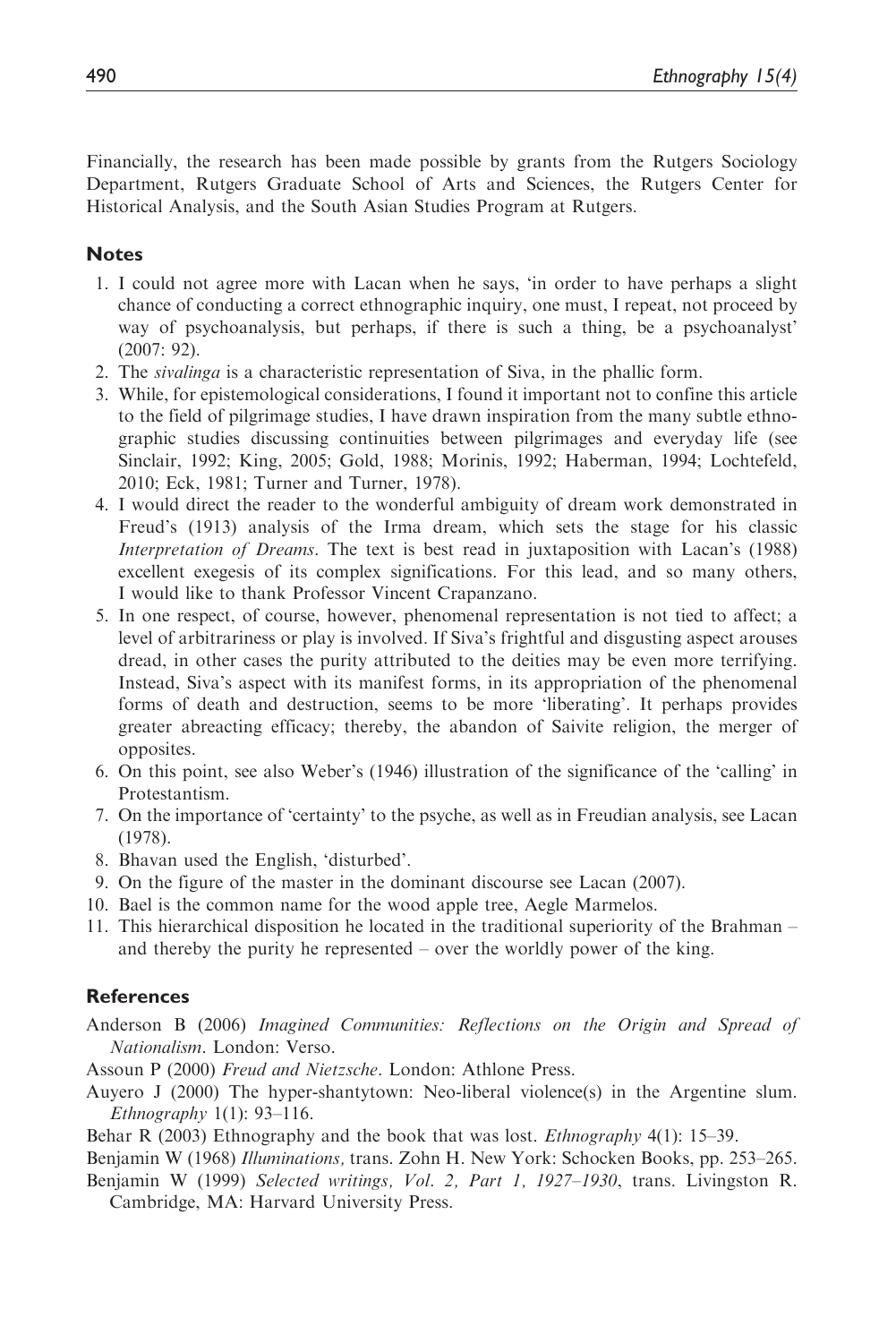- Bol Bhole Bum Bum (n.d.) [Kanwar lyrics] Delhi: B.S. Praminder.
- Bourdieu P and Wacquant L (1999) On the cunning of imperialist reason. Theory, Culture  $\&$ Society 16(1): 41–58.
- Butler J (1997) The Psychic Life of Power: Theories in Subjection. Stanford: Stanford University Press.
- Clough PT (2008) The affective turn: Political economy and the biomediated body. Theory, Culture & Society 25(1): 1–24.
- Cohen L (2000) No Aging in India: Alzheimer's, the Bad Family, and Other Modern Things. Berkeley: University of California Press.
- Coomaraswamy AK (2011) The Dance of Siva: Essays on Indian Art and Culture. New York: Dover.
- De Man P (1984) The Rhetoric of Romanticism. New York: Columbia University Press.
- Dumont L (1970) Homo Hierarchicus: An Essay on the Caste System, trans. Weidenfeld G. Chicago: University of Chicago Press.
- Eck DL (1981) Dars´an, Seeing the Divine Image in India. Chambersburg, PA: Anima Books.
- Erndl KM (1993) Victory to the Mother: The Hindu Goddess of Northwest India in Myth, Ritual, and Symbol. New York: Oxford University Press.
- Freud S (1913) The Interpretation of Dreams, trans. Brill AA. New York: Macmillan Company.
- Freud S (1958) Remembering, repeating and working-through. In: The Standard Edition of the Complete Psychological Works of Sigmund Freud, Volume XII, trans. Strachey J. London: Hogarth Press, pp. 147–156.
- Freud S (1959) Beyond the Pleasure Principle, trans. Strachey J. New York: Norton.
- Gaines D (1998) Teenage Wasteland: Suburbia's Dead End Kids. Chicago: University of Chicago Press.
- Ghassem-Fachandi P (2012) Pogrom in Gujarat: Hindu Nationalism and Anti-Muslim Violence in India. Princeton: Princeton University Press.
- Gold A (1988) Fruitful Journeys: The Ways of Rajasthani Pilgrims. Berkeley: University of California Press.
- Haberman DL (1994) Journey through the Twelve Forests: An Encounter with Krishna. New York: Oxford University Press.
- Handelman D and Shulman D (1997) God Inside Out: Siva's Game of Dice. New York: Oxford University Press.
- Hansen TB (1999) The Saffron Wave: Democracy and Hindu Nationalism in Modern India. Princeton: Princeton University Press.
- Heidegger M (1962) Being and Time, trans. Macquarrie J and Robinson E. New York: Harper and Row.
- Jaffrelot C (2010) Religion, Caste, and Politics in India. Delhi: Primus Books.
- King C (2005) Pilgrimages, promises, and ex-votos. In: Dubsich J and Winkelman M (eds) Pilgrimage and Healing. Tucson: University of Arizona Press, pp. 49-68.
- Lacan J (1978) The Four Fundamental Concepts of Psychoanalysis, trans. Tomaselli S, ed. Miller JA. New York: WW Norton & Co.
- Lacan J (1988) The Ego in Freud's Theory and in the Technique of Psychoanalysis, trans. Tomaselli S, ed. Miller JA. New York: Norton.
- Lacan J (2006) Ecrits: The First Complete Edition in English, trans. Fink B. New York: Norton.
- Lacan J (2007) The Other Side of Psychoanalysis, trans. Grigg R, ed. Miller JA. New York: Norton & Co.